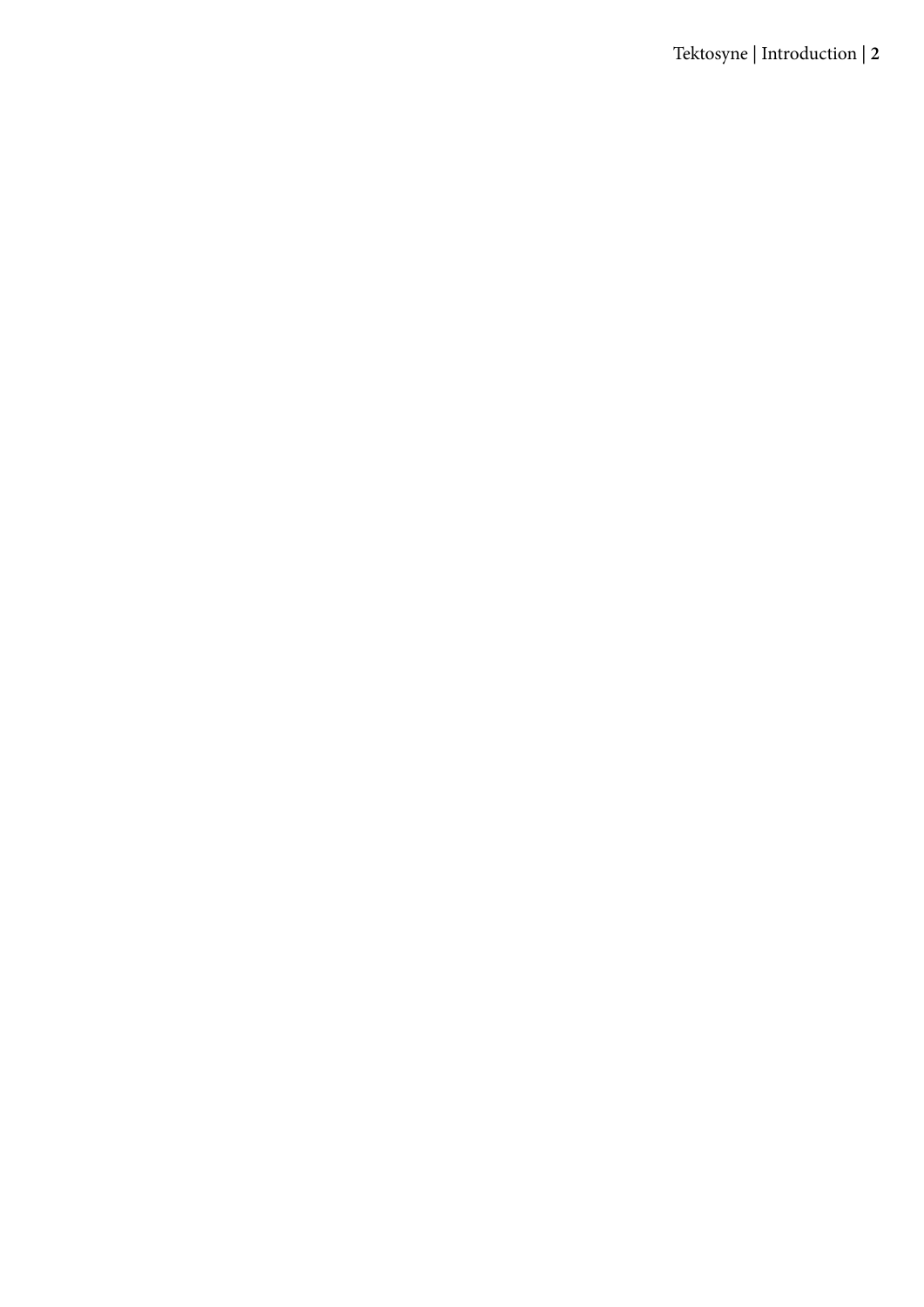# **Contents**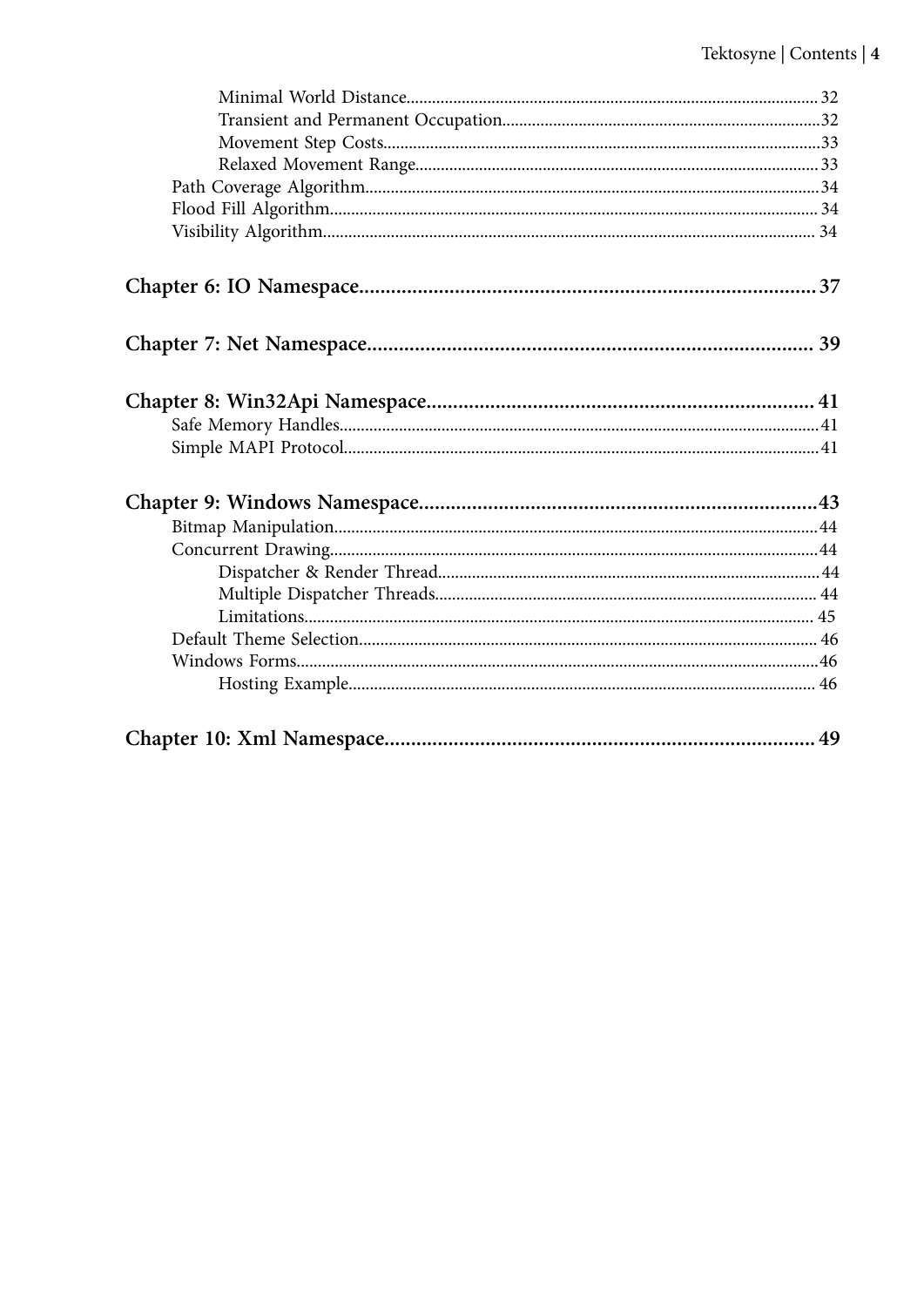# <span id="page-4-0"></span>**List of Figures**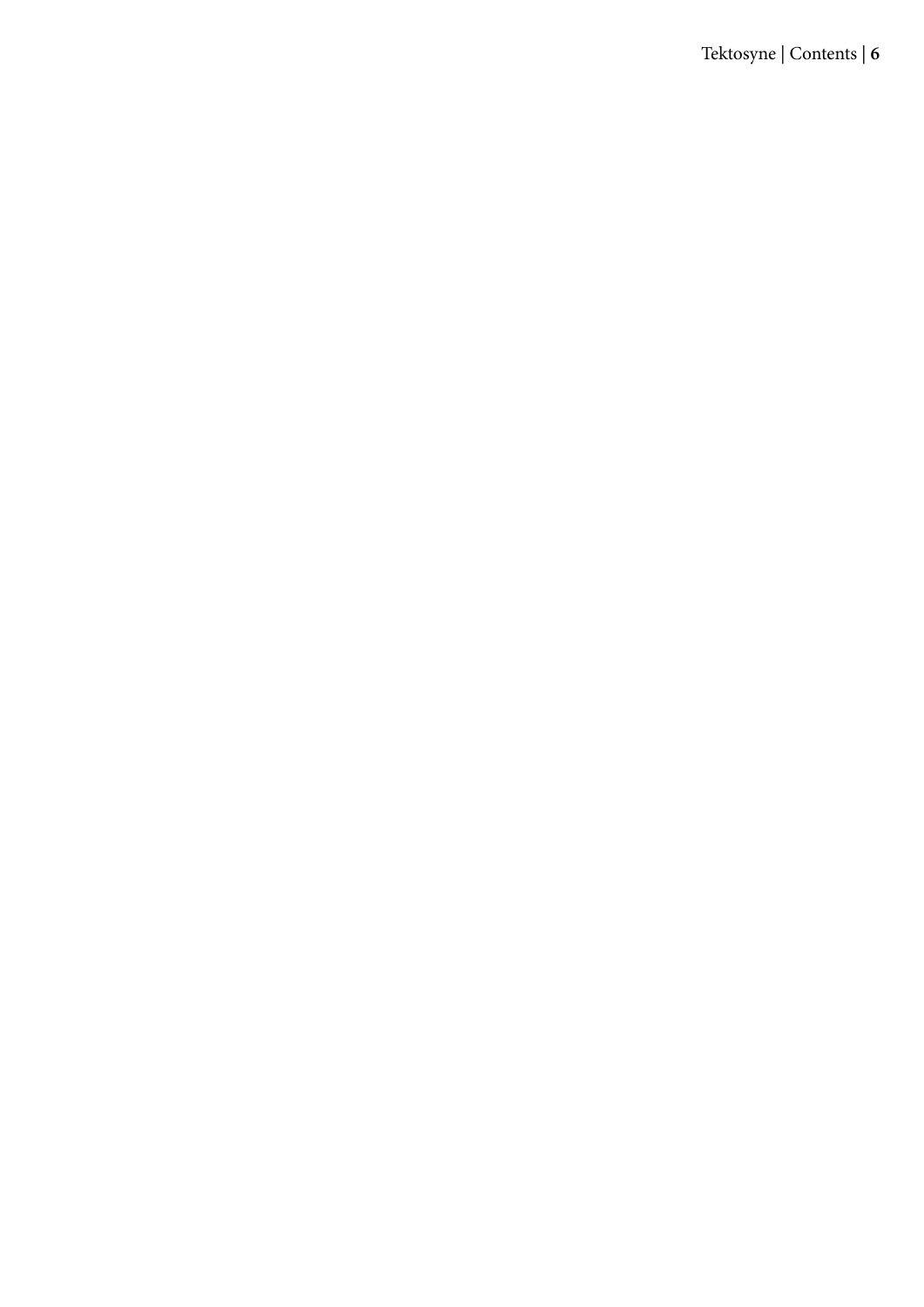## <span id="page-6-0"></span>**Colophon**

This guide was written in a specialization of DITA 1.2 using Oxygen XML Editor 13.2. The hyperlinked PDF file was created with DITA Open Toolkit 1.5.4 and Apache FOP 1.0, using the customizations described in *DITA [Typesetting with Oxygen XML Editor](http://www.kynosarges.org/Oxygen.html)*.

The UML diagrams were reverse-engineered from the compiled .NET assemblies, using my free *[Class Diagrammer](http://www.kynosarges.org/Diagrammer.html)* application, and embedded as PDF files.

The main text is set in Minion 12 pt from Adobe's Minion Pro collection, designed by Robert Slimbach. Titles and diagram contents are set in various sizes and weights of Myriad from Adobe's Myriad Pro collection, designed by Robert Slimbach and Carol Twombly.

Identifiers and code fragments outside of UML diagrams are set in Adobe's News Gothic, designed by Morris Fuller Benton. This is not a fixed-width font, but it's immensely space-saving for such bulky and highly repetitive text.

#### <span id="page-6-1"></span>**Revision History**

| $1.11 / 2012 - 05 - 30$ | Based on Tektosyne 5.6.3, with new enumeration RectLocation.                                      |
|-------------------------|---------------------------------------------------------------------------------------------------|
| $1.10 / 2012 - 03 - 31$ | Based on Tektosyne 5.6.1, unchanged except for typesetting.                                       |
| $1.03 / 2012 - 02 - 26$ | Based on Tektosyne 5.6.0, with new classes VisualSource and ConcurrentVi-<br>sualHost.            |
| $1.02 / 2012 - 01 - 09$ | Based on Tektosyne 5.5.6, with new class Assembly Extensions.                                     |
| $1.01 / 2011 - 06 - 24$ | Based on Tektosyne 5.5.2, with updates to QuadTree <t>, Subdivision, and<br/>IGraph2D<t>.</t></t> |
| $1.00 / 2011 - 05 - 31$ | Initial release with Tektosyne 5.5.1.                                                             |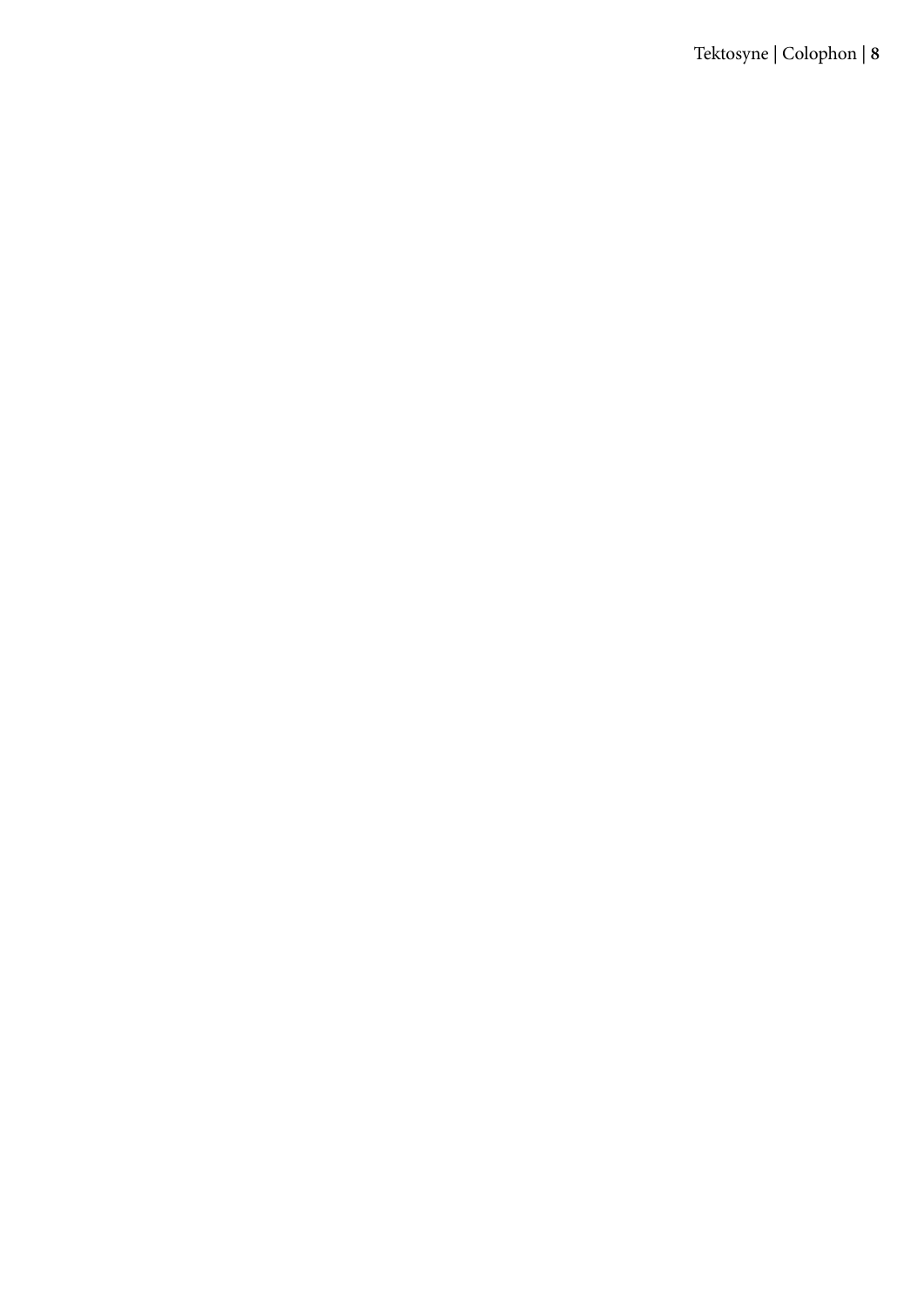## <span id="page-8-0"></span>**Abstract**

This document summarizes the contents of the Tektosyne Library for the .NET Framework. The current versions of this *User's Guide*, the library itself, and its comprehensive class reference are available at the *[Tektosyne home page](http://www.kynosarges.org/Tektosyne.html)*. Please consult the ReadMe file included with the library for system requirements and other information.

The *User's Guide* covers all Tektosyne namespaces in alphabetical order, grouping the types in each namespace by thematically related categories. The goal is to provide a compact overview of the library's functionality, although some complex or unusual features are explained in greater detail. Please see the *Tektosyne Class Reference* for a complete documentation of all types.

#### <span id="page-8-1"></span>**Online Reading**

When viewing this guide in Adobe Reader, you should see a document navigation tree to the left. Click on the "Bookmarks" tab if the navigation tree is hidden. Click on any tree node to jump to the corresponding section.

Moreover, all entries in the following table of contents, and all phrases shown in blue color, are clickable hyperlinks that will take you to the section or address they describe.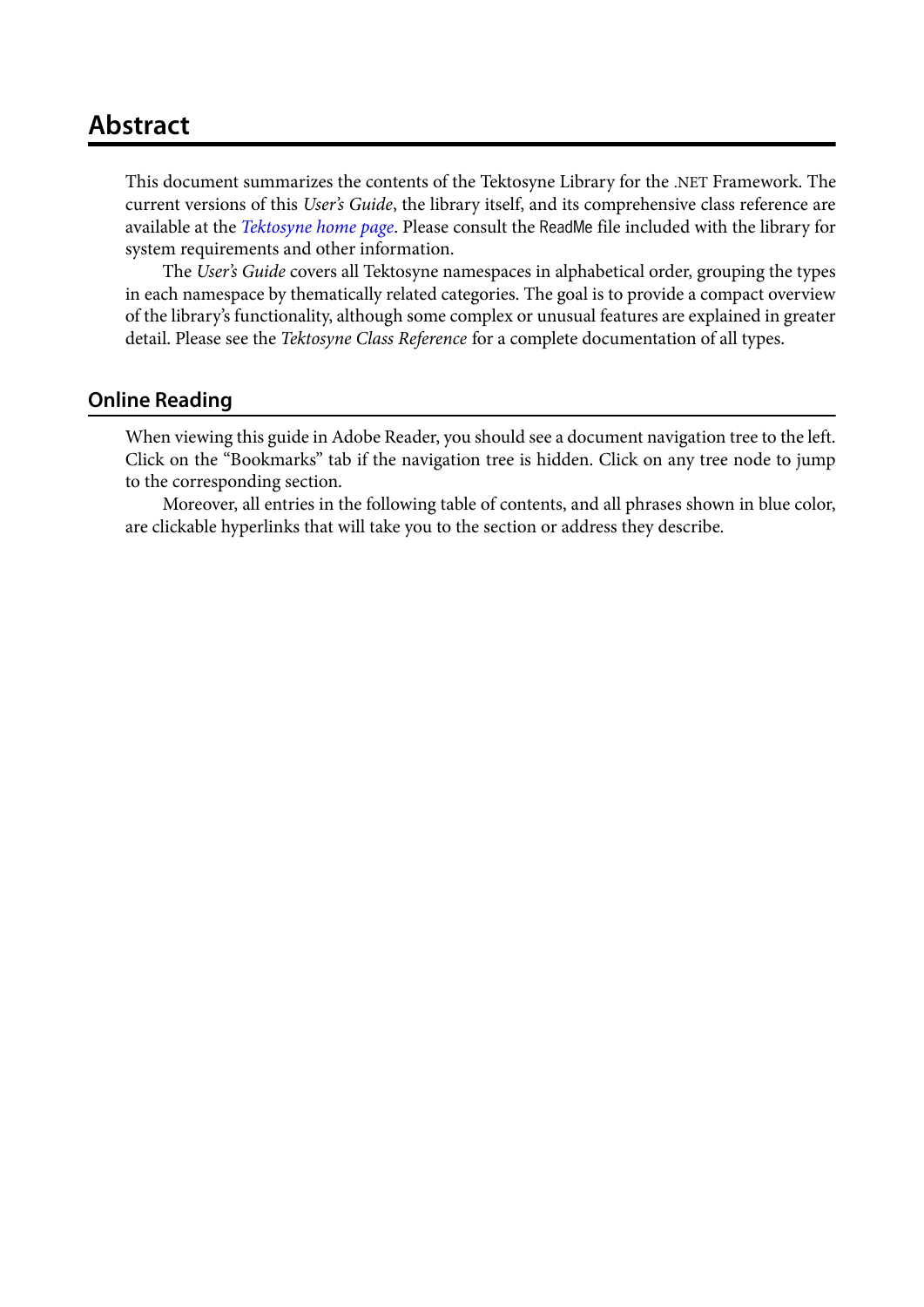Tektosyne | Abstract | **10**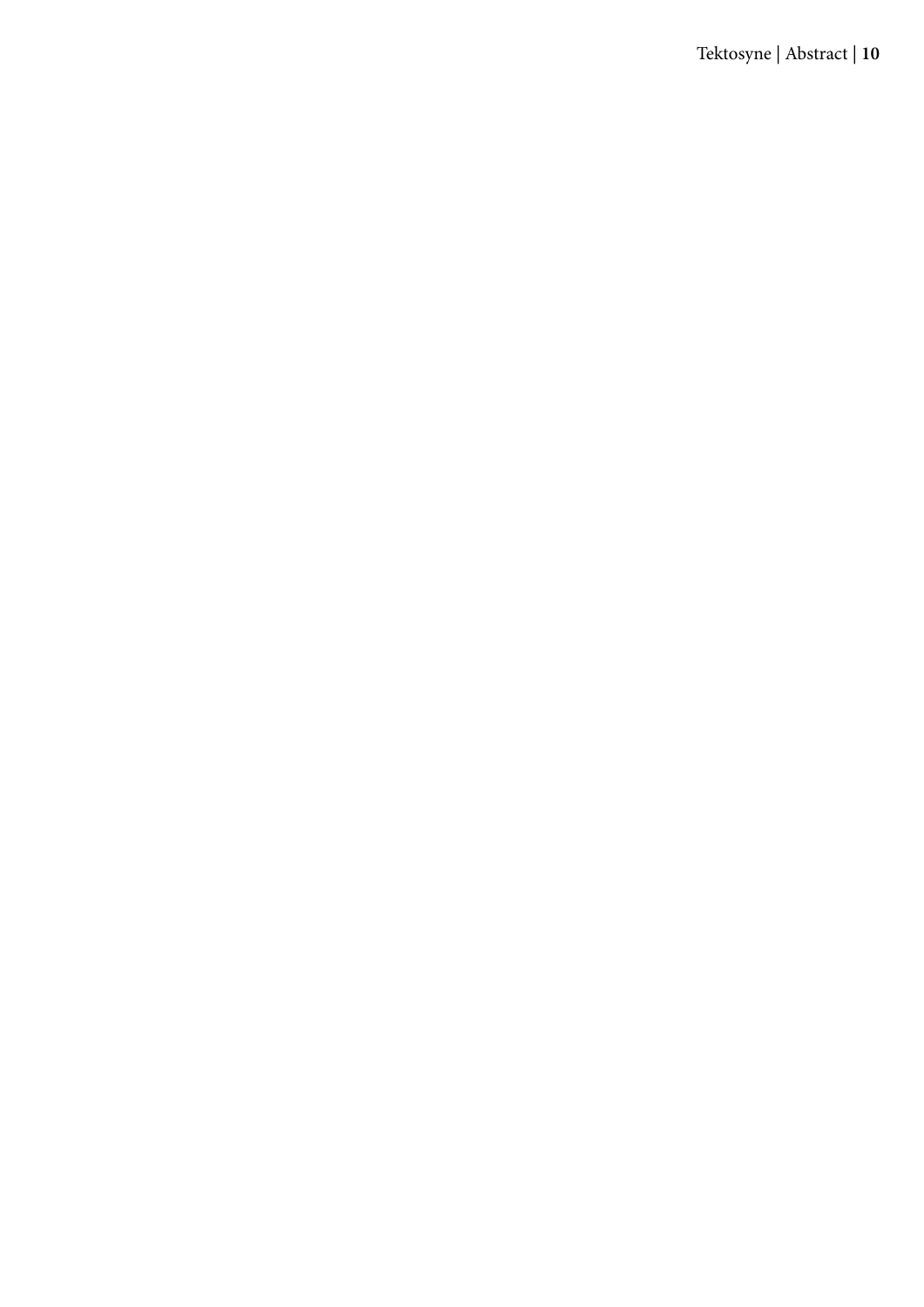# <span id="page-10-0"></span>**Overview**

The Tektosyne Library ships in two assemblies. Tektosyne.Core only requires the four "core" BCL assemblies available to a Portable Class Library, whereas Tektosyne.Windows requires many other BCL assemblies that are specific to Windows. This separation should allow most Tektosyne features to work on any platform that supports the .NET Framework 4.0, including Mono, XNA, and Windows Phone 7. Please see the library's ReadMe file for further details on subject.

<span id="page-10-1"></span>The distribution of namespaces across assemblies is shown in *[Figure 1](#page-10-1)*. Two namespaces are present in both assemblies: Tektosyne.Geometry is generally platform-independent but also provides some conversions to GDI+ and WPF, and the split of Tektosyne.Xml was necessary because some XML APIs are not supported by the four "core" assemblies. The following chapters will note which assembly contains each type.



**Figure 1: Assembly Namespaces**

The Tektosyne download package also contains an assembly with unit tests for NUnit and a GUI application with testing and demonstration dialogs, Tektosyne.GuiTest.exe. This guide does not cover these assemblies, but Windows users are encouraged to explore the GuiTest application.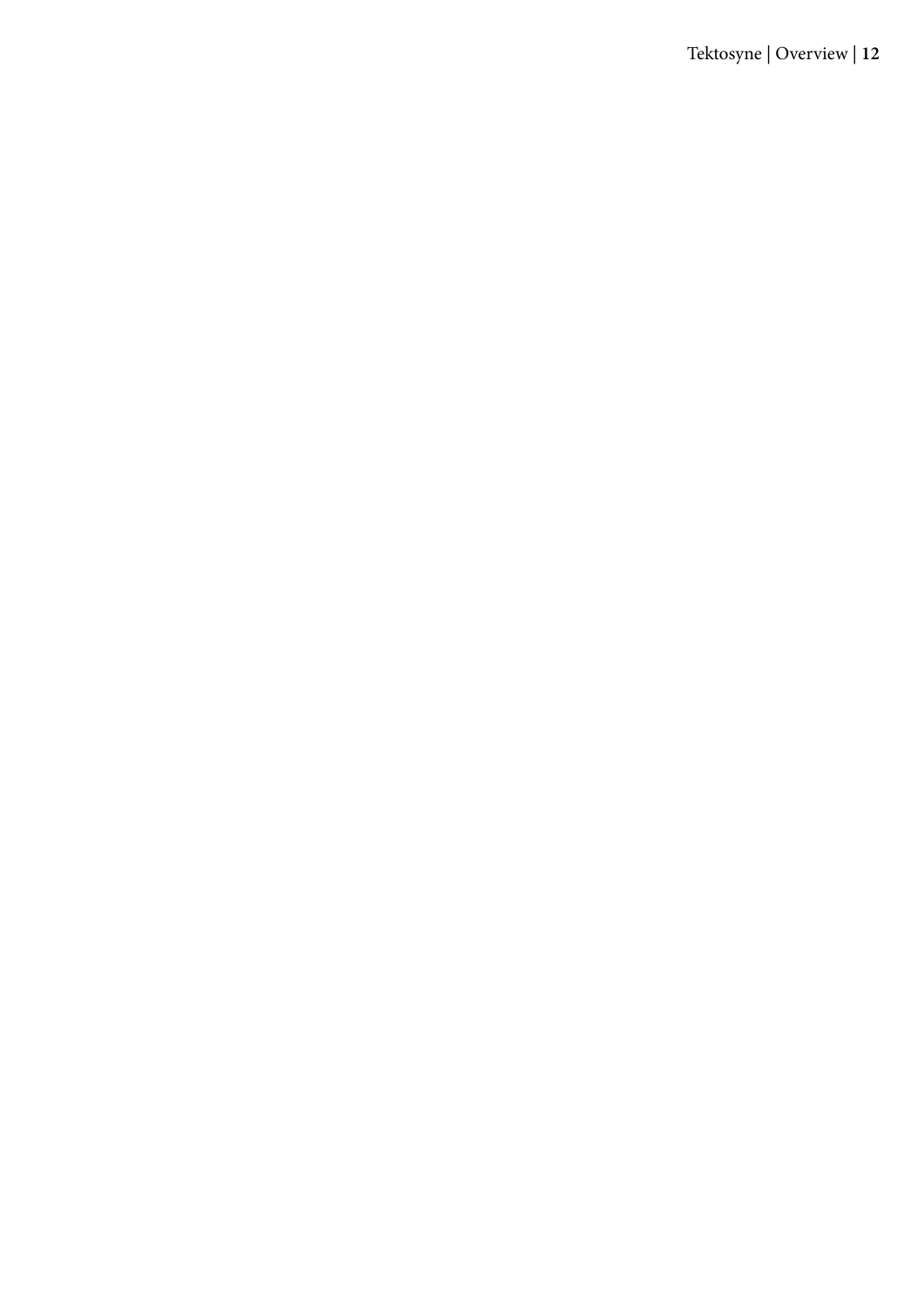# <span id="page-12-0"></span>**Root Namespace**

The root namespace Tektosyne contains types related to the BCL root namespace System, or at least unrelated to any of the more specific namespaces. Most can be grouped in thematically related sections, except for the following two types.

| <b>AssemblyExtensions</b> | Provides extension methods to conveniently retrieve informational at-<br>tributes and public key tokens from a given Assembly.                                                     |
|---------------------------|------------------------------------------------------------------------------------------------------------------------------------------------------------------------------------|
| EventArgs <t></t>         | Provides an event argument that contains a single arbitrary value, trans-<br>mitting data to an event handler without having to derive a dedicated<br>type from System. EventArgs. |

### <span id="page-12-1"></span>**Exceptions**

This section comprises several specialized exception types, as well as numerous helper methods to simplify throwing exceptions.

| ArgumentNullOrEmp-<br>tyException  | Thrown instead of its base class, System. Argument Exception, when an argu-<br>ment is either a null reference or "empty" in some type-specific way, e.<br>g. an empty string.                                                                                                                                                                                   |
|------------------------------------|------------------------------------------------------------------------------------------------------------------------------------------------------------------------------------------------------------------------------------------------------------------------------------------------------------------------------------------------------------------|
| <b>AssertionException</b>          | Thrown by the ThrowHelper. Assert method. Useful when you wish to avoid<br>the standard Debug/Trace.Assert mechanism and throw a regular excep-<br>tion instead.                                                                                                                                                                                                 |
| <b>DetailException</b>             | Adds a second text property for technical details. Related types and meth-<br>ods include the method Tektosyne.Xml.XmlUtility.GetXmlMessage to con-<br>struct the detail text, and the WPF class Tektosyne. Windows. Message Dialog<br>to show both text properties.                                                                                             |
| <b>PropertyValueExcep-</b><br>tion | Thrown instead of its base class, System.InvalidOperationException, when an<br>operation fails because a property has an invalid value (the usual reason<br>for this error).                                                                                                                                                                                     |
| <b>ThrowHelper</b>                 | Static methods that create and throw many common exceptions. This<br>simplifies string formatting and reduces the caller's memory footprint<br>compared to the surprisingly large amount of machine code produced<br>for literal throw instructions. For short methods, this size difference can<br>determine whether the method is inlined by the JIT compiler. |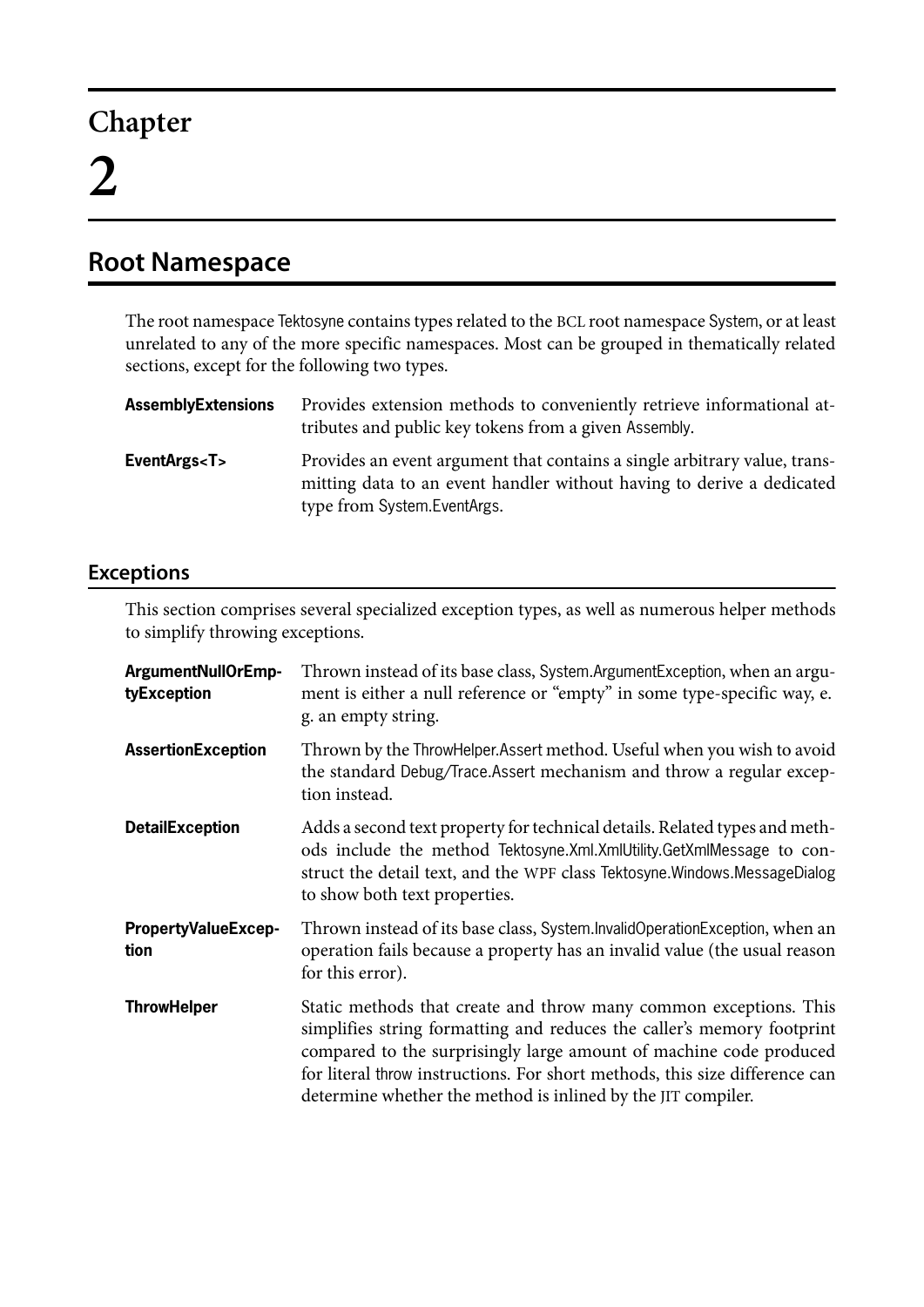#### <span id="page-13-0"></span>**Mathematics**

This section comprises several mathematical types and methods unrelated to computational geometry; see the namespace Tektosyne.Geometry for the latter.

| <b>Fortran</b>         | Static methods whose names and semantics mirror standard func-<br>tions of Fortran 90, with overloads for all numerical types except for<br>System.Complex.                                                      |
|------------------------|------------------------------------------------------------------------------------------------------------------------------------------------------------------------------------------------------------------|
| <b>MathUtility</b>     | Static methods providing epsilon comparisons, prime number tests, and<br>range restriction and normalization.                                                                                                    |
| <b>MersenneTwister</b> | Pseudo-random number generator MT19937, known as "Mersenne<br>Twister." The C# implementation is based on the original C program by<br>Takuji Nishimura and Makoto Matsumoto, with additions by Isaku Wa-<br>da. |

#### <span id="page-13-1"></span>**Strings**

This section comprises the library's localizable string resources, as well as several types and methods for string manipulation.

| <b>Strings</b>       | Contains all localizable strings of the Tektosyne library, including many<br>general-purpose error messages that may be useful in other applications.                          |
|----------------------|--------------------------------------------------------------------------------------------------------------------------------------------------------------------------------|
| <b>StringUtility</b> | Static methods that provide natural string sorting (i. e. numerical sub-<br>strings are sorted numerically), testing strings for RTF text and e-mail ad-<br>dresses, and more. |
| <b>NaturalString</b> | Combines a System. String with implicit natural string sorting, using the<br>sorting rules of the current culture for non-numerical characters.                                |
| <b>OrdinalString</b> | Combines a System. String with implicit natural string sorting, using ordi-<br>nal sorting rules for non-numerical characters.                                                 |

#### <span id="page-13-2"></span>**Tuples**

.NET 4.0 defines a family of generic System.Tuple types, intended to support the new functional programming language F#. All standard tuples are immutable classes: immutable because F# prefers immutable objects, and classes because they can grow to any size.

Although C# lacks built-in support for tuples, they are still useful to group several values without having to define a dedicated type. With this purpose in mind, the root namespace provides two alternative tuple implementations. Both flavors define instances for 2–4 elements, and static factory methods that allow generic type inference.

| MutableTuple< $T_1, \ldots,$<br>$T_{n}$ | Generic tuples implemented as <i>mutable</i> classes ( <i>i. e.</i> reference types). Not<br>usually desirable, but convenient in special cases such as two-way data<br>binding to WPF controls.                                                 |
|-----------------------------------------|--------------------------------------------------------------------------------------------------------------------------------------------------------------------------------------------------------------------------------------------------|
|                                         | <b>ValueTuple</b> < $\mathbf{T}_1$ , , $\mathbf{T}_{n}$ > Generic tuples implemented as immutable <i>structures</i> (i. e. value types).<br>More efficient for small amounts of data, such as combining a few nu-<br>merical and boolean values. |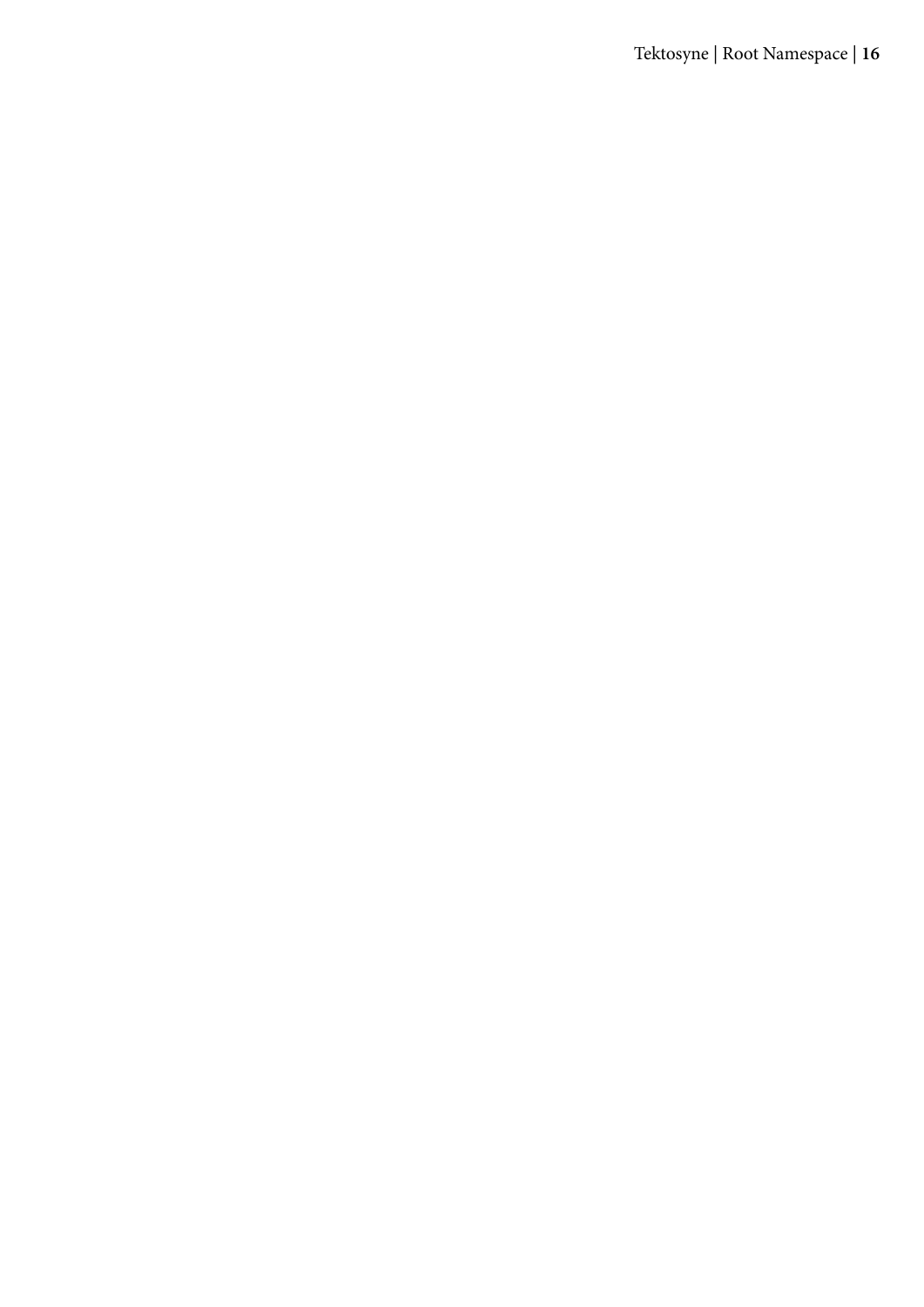# <span id="page-16-0"></span>**Collections Namespace**

The namespace Tektosyne.Collections contains a variety of generic collections, some of which extend standard collections in the BCL namespace System.Collections.Generic, as well as helper types and methods for manipulating collections.



**Note:** To save space, generic type parameters that represent dictionary keys and values are shown as K and V, instead of the actual TKey and TValue used by the library.

### <span id="page-16-1"></span>**Collection Keys**

Standard dictionaries associate elements with separate keys. In practice, however, many element types also embed the same key in their own data, e. g. as an Id or Name property. This causes two problems: the associated key might not match the embedded key, and the separately stored dictionary key wastes memory.

The IKeyedValue<K> interface tackles both issues with a Key property that returns the object's embedded key. Tektosyne collections that store key-and-value pairs require or allow IKeyedValue<K> instances for the values, and check for matching associated and embedded keys. Other Tektosyne collections store lists of IKeyedValue<K> instances that can be treated like dictionaries while using only embedded keys.

| <b>IKeyedValue<k></k></b> | Associates an object with a key, exposed as a read-only Key property.       |
|---------------------------|-----------------------------------------------------------------------------|
| <b>IMutableKeyed-</b>     | Adds a SetKey method to the IKeyedValue <k> interface, allowing key</k>     |
| Value <k></k>             | changes.                                                                    |
| KeyMismatchExcep-         | Thrown when a Tektosyne collection attempts to store an IKeyedValue <k></k> |
| tion                      | object with an associated key that differs from its embedded Key property.  |

### <span id="page-16-2"></span>**Extended Collections**

The collections with an …Ex suffix provide extended versions of standard collections with a variety of extra features. QueueEx<T> and StackEx<T> derive directly from the corresponding standard classes, whereas the other extended collections use the standard classes for their internal backing storage, with standard methods reimplemented as forwarders.

The reason for this is that all extended collections, except for QueueEx<T> and StackEx<T>, provide a *read-only wrapper* as their most significant new feature. Like the AsReadOnly methods of the standard classes Array and List<T>, the wrapper is a "live" view that reflects all changes made to the underlying collection and requires no memory for content duplication.

However, our implementation returns the same type as the underlying collection rather than a standard ReadOnlyCollection<T>, allowing the transparent substitution of read-only wrappers for writable collections at runtime. The read-only wrapper is cached with each collection, and a pub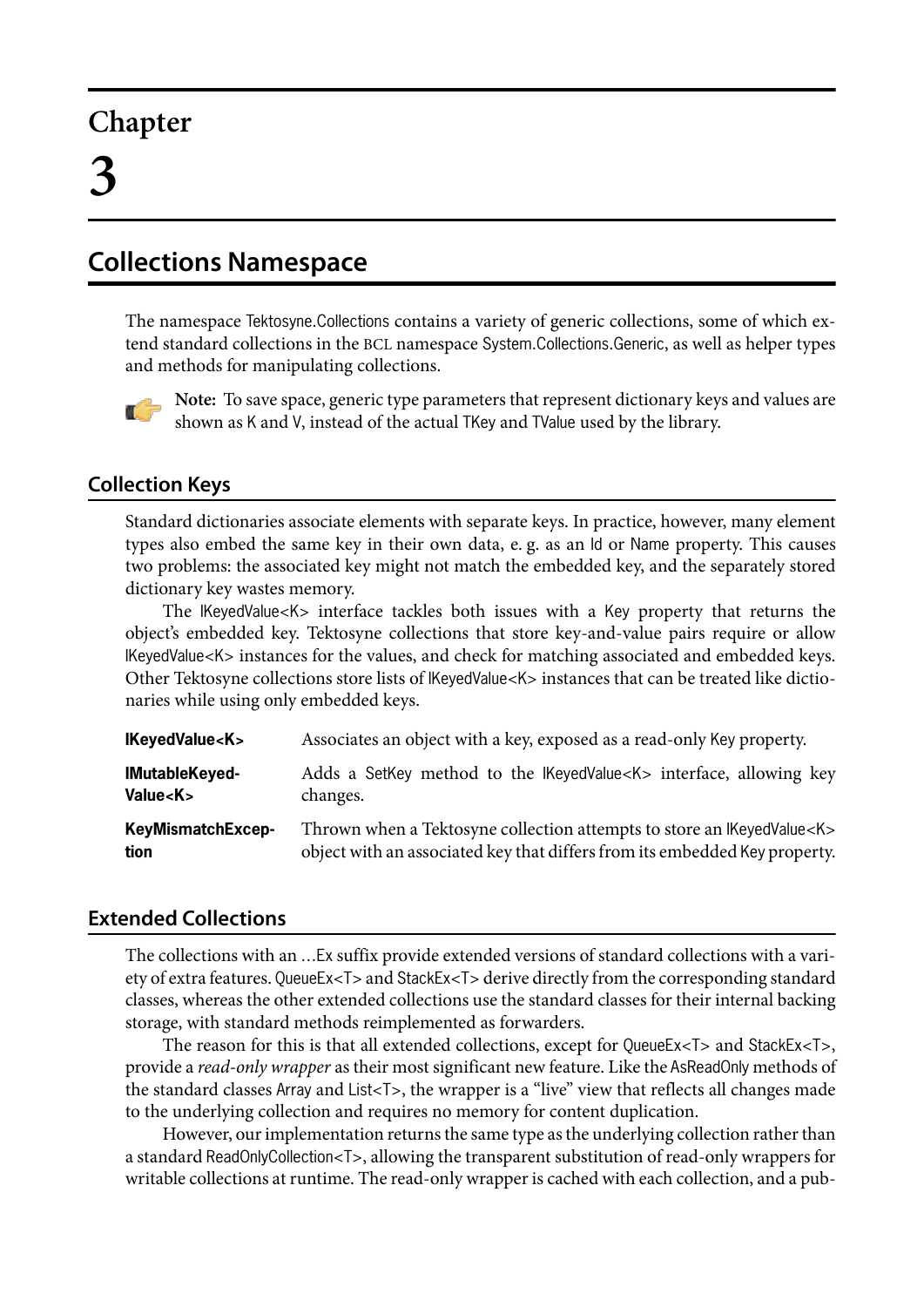lic SyncRoot property refers both the writable collection and its read-only wrapper (if any) to the SyncRoot of their shared backing storage for multithreaded synchronization.

Moreover, a static read-only Empty field holds the read-only wrapper of an empty collection. Since the Empty collection is immutable, it is a safe and efficient alternative to null references for representing collections that cannot have any elements.

Other additions include a Copy method that performs a deep copy if all elements implement ICloneable, an Equals method that compares two collections for equal contents, automatic key checking for dictionaries that store IKeyedValue<K> elements, and more.

| ArrayEx <t></t>             | Provides an extended Array – that is, a fixed-size collection – that can be<br>indexed in one or more dimensions, according to a user-defined rank.<br>Various methods convert indices and array contents between their one-<br>and multi-dimensional representations. |
|-----------------------------|------------------------------------------------------------------------------------------------------------------------------------------------------------------------------------------------------------------------------------------------------------------------|
| DictionaryEx <k, v=""></k,> | Provides an extended Dictionary < K, V>, i. e. a dynamic hashtable.                                                                                                                                                                                                    |
| ListEx <sub>1</sub>         | Provides an extended List <t> which optionally ensures that all elements<br/>are unique.</t>                                                                                                                                                                           |
| QueueEx <t></t>             | Provides an extended Queue <t>, i. e. a first-in, first-out (FIFO) collection.</t>                                                                                                                                                                                     |
| SortedDictionaryEx<br>K, V  | Provides an extended SortedDictionary <k, v="">, i. e. a red-black binary search<br/>tree.</k,>                                                                                                                                                                        |
| SortedListEx <k,v></k,v>    | Provides an extended SortedList <k, v=""> with the very useful methods Get-<br/>Bylndex, GetKey, and SetBylndex that were present in the standard non-<br/>generic SortedList, but inexplicably dropped from the generic version.</k,>                                 |
| StackEx <t></t>             | Provides an extended Stack <t>, i. e. a last-in, first-out (LIFO) collection.</t>                                                                                                                                                                                      |
|                             |                                                                                                                                                                                                                                                                        |

#### <span id="page-17-0"></span>**Specialized Collections**

The following collections specialize other generic collection classes. All of them implement the common extensions described in the previous section.

The first two collections replace a generic key type with Int32. Integer values are their own hash codes and can be compared in a single machine instruction, obviating the need for slow calls to generic hashing and comparison methods.

The remaining collections derive from ListEx<T> to provide dictionaries with an unsorted indexed backing storage, maintaining the insertion order of elements. Key and index access mimics the pattern defined by SortedListEx<K,V>.

| Int32Dictionary <v></v>     | Provides a Dictionary < K, V > whose keys are lnt 32 values.                                                                                                                                                                                                                |
|-----------------------------|-----------------------------------------------------------------------------------------------------------------------------------------------------------------------------------------------------------------------------------------------------------------------------|
| Int32HashSet                | Provides a limited HashSet <t> whose elements are lnt32 values.</t>                                                                                                                                                                                                         |
| KeyedList <k, v=""></k,>    | Provides a ListEx <v> whose elements are accessible by embedded keys.<br/>All V elements must implement IKeyedValue<k>.</k></v>                                                                                                                                             |
| KeyValueList <k, v=""></k,> | Provides a ListEx <keyvaluepair<k,v>&gt; whose elements are key-and-value<br/>pairs that are accessible by their key components.</keyvaluepair<k,v>                                                                                                                         |
| MultiKeyedList <k,v></k,v>  | Provides a ListEx <v> whose elements are accessible by keys that are de-<br/>rived from each element by an arbitrary key converter. The converter<br/>method can be changed after construction, allowing one collection to<br/>support multiple keys over its lifetime.</v> |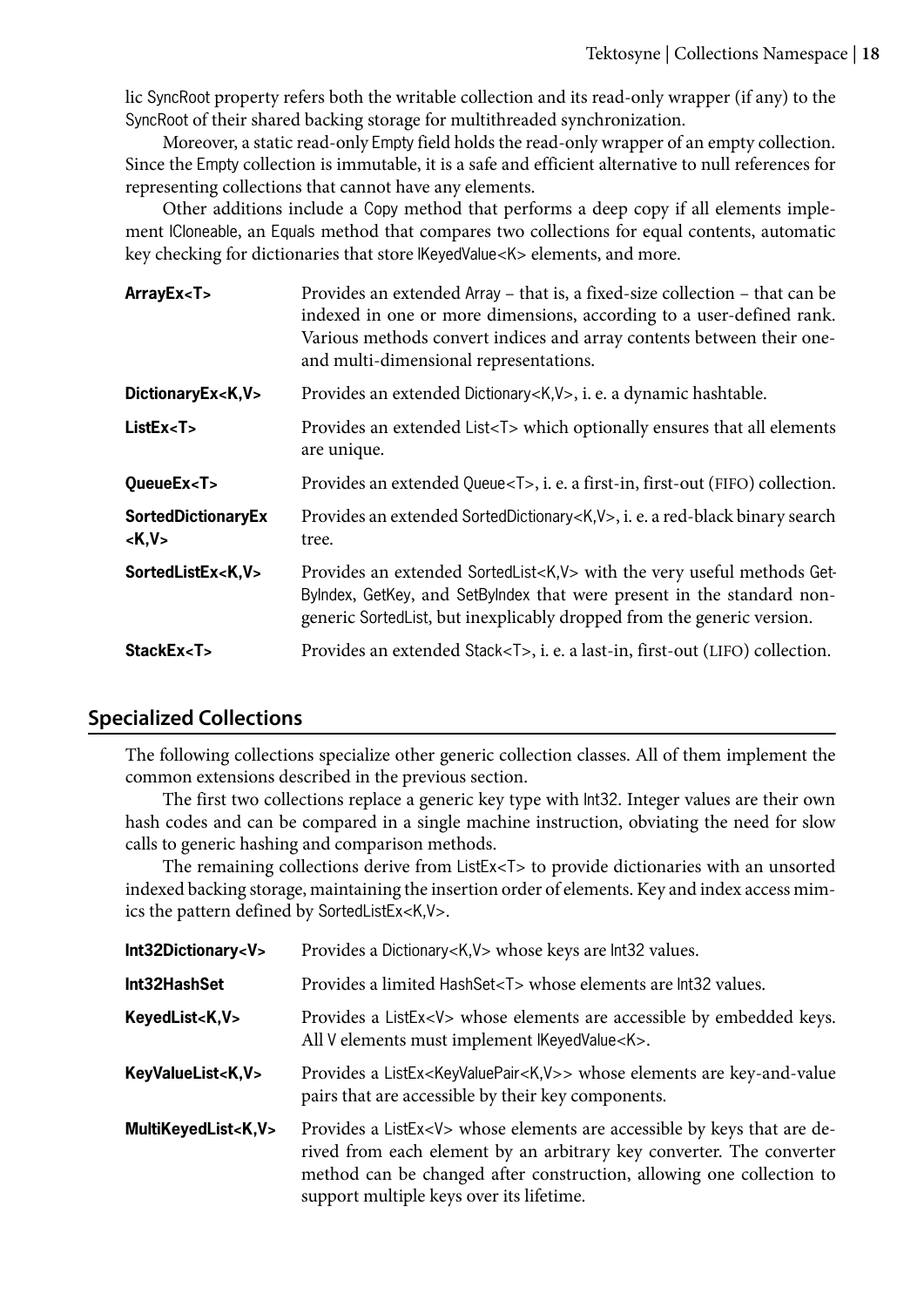#### <span id="page-18-0"></span>**Tree Collections**

This section comprises two popular search trees absent from the BCL. The C# implementations are based on Michael J. Laszlo's *Computational Geometry and Computer Graphics in C++*, Prentice Hall 1996. (The braided search tree is not inherently a geometric data structure, but it is wellsuited for geometric sweep line algorithms.)

Both trees expose their nodes as public classes with read-only properties. This allows clients to directly navigate the tree structure, including all internal nodes, rather than merely performing searches or enumerating leaves

| <b>BraidedTree<k,v></k,v></b> | Provides a generic braided search tree, i. e. a binary search tree whose<br>nodes are connected in key sorting order by a doubly-linked list. Finding<br>the smallest, largest, next-smallest, and next-largest element are all $O(1)$<br>operations. The tree uses randomized balancing rather than the red-black<br>balancing of the standard SortedDictionary <k, v="">.</k,>                                                                                                                                                                                                                                                                                                                 |  |  |
|-------------------------------|--------------------------------------------------------------------------------------------------------------------------------------------------------------------------------------------------------------------------------------------------------------------------------------------------------------------------------------------------------------------------------------------------------------------------------------------------------------------------------------------------------------------------------------------------------------------------------------------------------------------------------------------------------------------------------------------------|--|--|
|                               | BraidedTreeNode <k, v=""> Provides a node in a BraidedTree<k, v="">.</k,></k,>                                                                                                                                                                                                                                                                                                                                                                                                                                                                                                                                                                                                                   |  |  |
| QuadTree <v></v>              | Provides a generic quadrant tree whose keys are Tektosyne. Geometry. PointD<br>values, i. e. a two-dimensional search tree that recursively divides a spec-<br>ified bounding rectangle into equal-sized quadrants. Finding the quad-<br>rant that contains a given point and finding all points within a given range<br>are both logarithmic operations.<br>Notable features include a heuristic depth probe to speed up search-<br>es in large trees, inspired by Sariel Har-Peled's lecture Quadtrees - Hier-<br>archical Grids; and a Move method that can reduce successive key changes<br>to $O(1)$ operations, provided that old and new keys are clustered within<br>the same leaf node. |  |  |

QuadTreeNode<V>
Provides a node in a QuadTree<V>.

#### <span id="page-18-1"></span>**Comparing Objects**

The BCL provides several incompatible ways to compare two arbitrary objects: a non-generic and a generic interface, and a generic delegate. Since delegates are the most basic representation, two simple adapter classes wrap them in the equivalent interfaces.

| ComparerAdapter <t></t>                     | Wraps a Comparison <t> method in the lComparer and lComparer<t> inter-<br/>faces, for compatibility with consumers that require these interfaces.</t></t>                                                                                      |
|---------------------------------------------|------------------------------------------------------------------------------------------------------------------------------------------------------------------------------------------------------------------------------------------------|
| ComparerCache <t></t>                       | Caches Comparer <t>.Default and EqualityComparer<t>.Default for faster ac-<br/>cess. These BCL properties already perform their own caching, but access<br/>is still so slow that the extra cache level provides a noticeable speedup.</t></t> |
| <b>EqualityComparer-</b><br>Adapter <t></t> | Wraps an Equals <t,t> method in the lEqualityComparer and lEqualityCompar-<br/>er<t> interfaces, for compatibility with consumers that require these in-<br/>terfaces.</t></t,t>                                                               |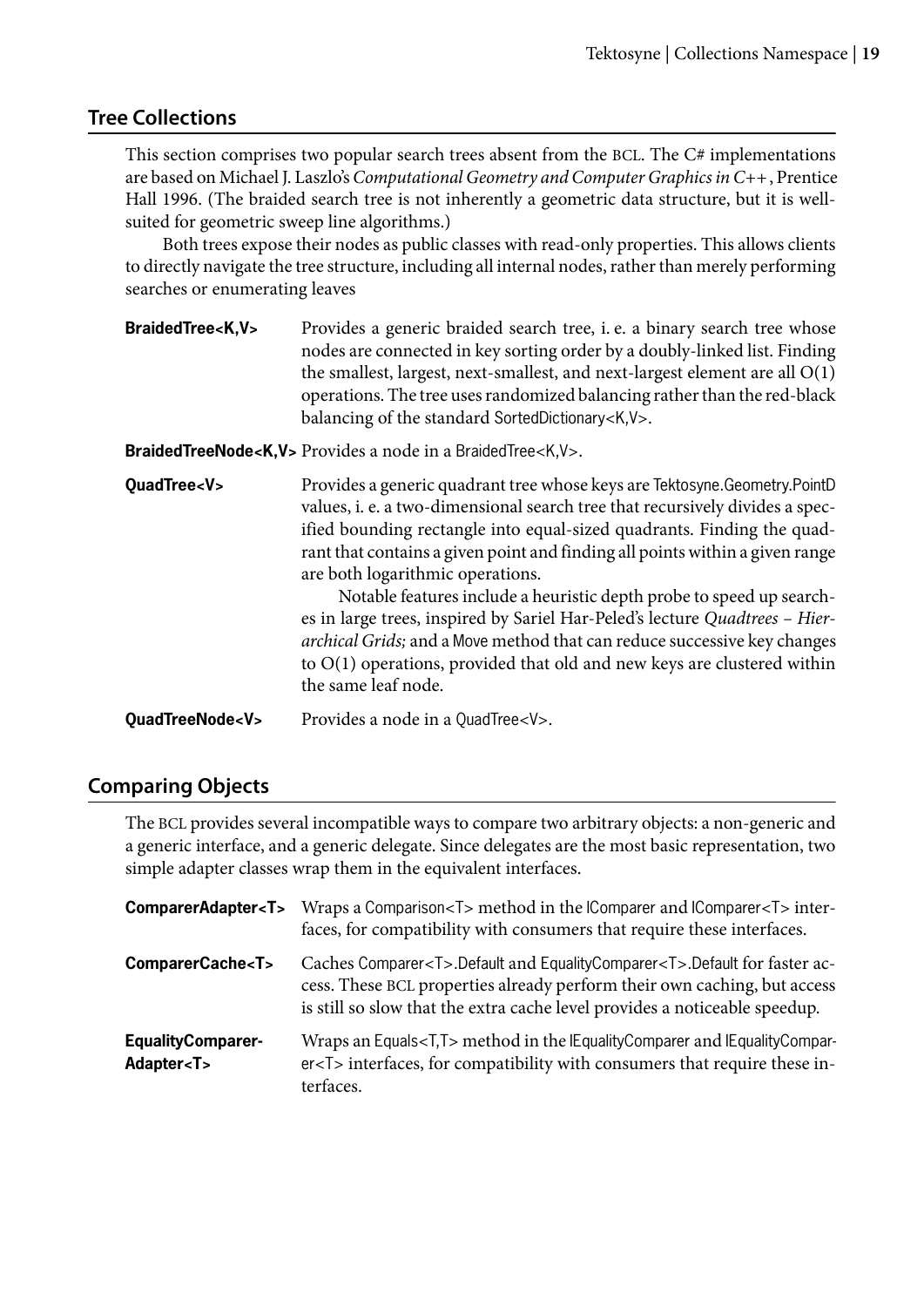## <span id="page-19-0"></span>**Sorting & Searching**

This section comprises numerous helper methods and standard sorting & searching algorithms for arbitrary collections, typed as generic or non-generic standard interfaces.

| <b>CollectionsUtility</b> | Helper methods for comparing collections; creating index arrays; moving<br>and swapping elements; selecting a random element and randomizing<br>element order; and manipulating collections with I(Mutable)KeyedValue <t><br/>elements.</t>                                                                                                                                  |
|---------------------------|------------------------------------------------------------------------------------------------------------------------------------------------------------------------------------------------------------------------------------------------------------------------------------------------------------------------------------------------------------------------------|
| <b>Sorting</b>            | Standard sorting algorithms for arbitrary IList <t> collections, as well as<br/>a binary search for sorted <math>\lfloor</math> List<t> collections. The sorting algorithms in-<br/>clude heap sort, insertion sort, quick sort, and shell sort. The C# imple-<br/>mentations are based on Robert Sedgewick's Algorithms in Java (3rd ed.),<br/>Addison-Wesley 2003.</t></t> |
|                           | The quick sort and binary search algorithms are slower than the<br>highly optimized BCL algorithms, but the latter only work on arrays and<br>array-backed standard collections. Two additional methods, BestQuick-<br>Sort and BestBinarySearch, dispatch to the superior BCL algorithms if the<br>concrete specified collection supports them.                             |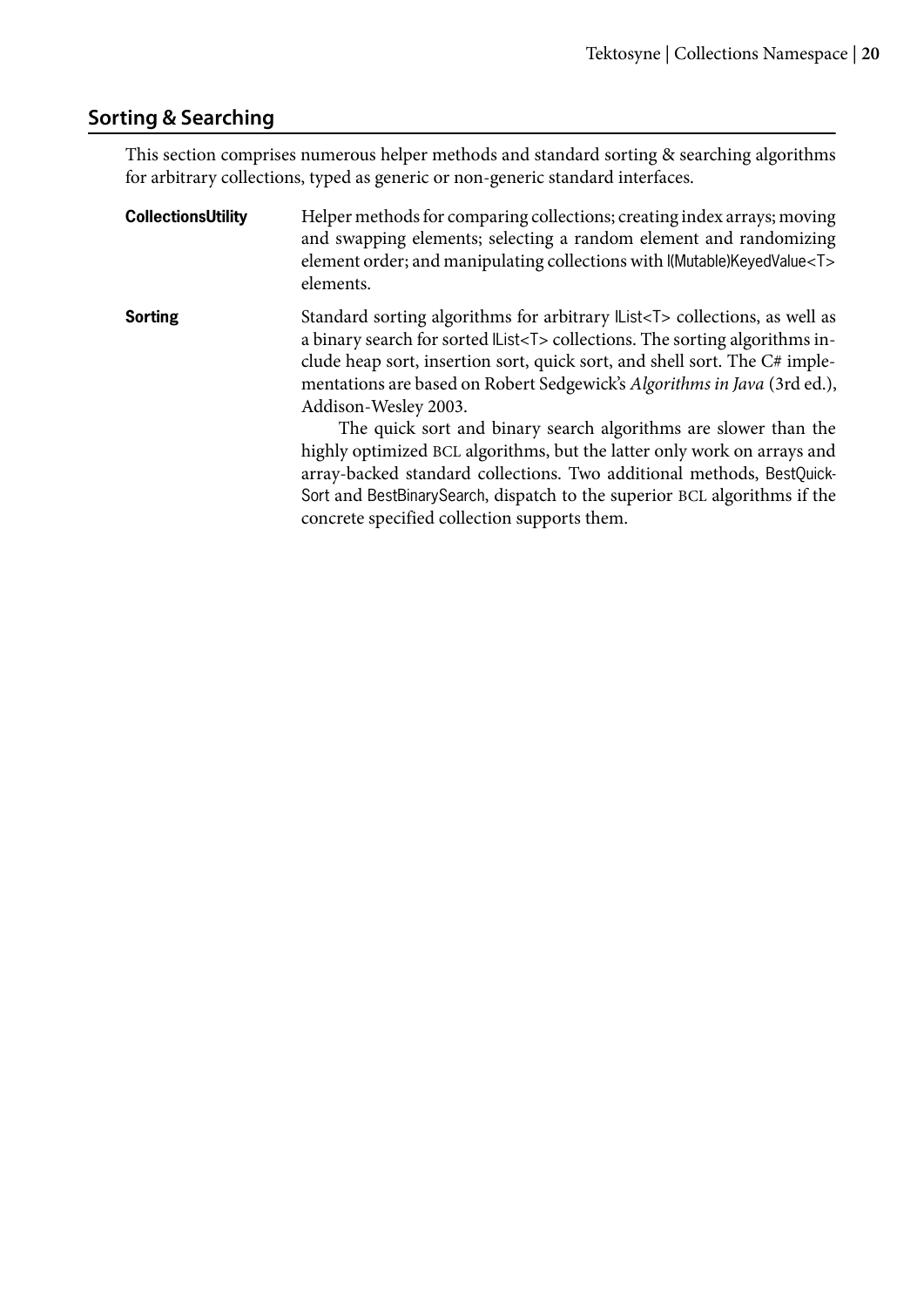## <span id="page-20-0"></span>**Geometry Namespace**

The namespace Tektosyne.Geometry covers the field of computational geometry, including a set of geometric primitives as well as a variety of standard algorithms and data structures. All types use two-dimensional coordinates exclusively.

Many algorithms were adapted from C/C++ and pseudocode programs in standard literature, including the following sources. Please consult the *Class Reference* for details.

- Mark de Berg et al., *Computational Geometry,* Springer-Verlag 2008 (3rd ed.)
- Michael J. Laszlo, *Computational Geometry and Computer Graphics in C++,* Prentice Hall 1996
- Joseph O'Rourke, *Computational Geometry in C,* Cambridge University Press 1988 (2nd ed.)

The orientation of the vertical axis is somewhat problematic in computational geometry. The standard mathematical orientation has y-coordinates increase upward, but the standard drawing orientation of computer graphics puts the origin in the upper-left corner of the screen and has y-coordinates increase downward.

The *Tektosyne Class Reference* notes the actual orientation wherever it is relevant. Generally, Tektosyne.Geometry types assume mathematical orientation. One major exception are the rectangle primitives whose Top property refers to the *smallest* y-coordinate, for compatibility with BCL rectangles that were designed for screen display.

Another frequent source of trouble is floating-point imprecision. Some Tektosyne.Geometry algorithms use a fixed comparison epsilon of  $1^{-10}$  to achieve numerical stability, while others allow a user-defined epsilon. Some algorithms are available in both exact and epsilon variants. You need to experiment with your own data sets to determine the most suitable variant.

When an algorithm accepts a user-defined epsilon, you can usually choose a fairly large value that merges clearly distinct points rather than just compensating for floating-point imprecision. One application is to map the location of a user's mouse click on the screen to a nearby point in a geometric data structure. The demo application Tektosyne.GuiTest.exe offers several test dialogs that let you experiment with super-sized comparison epsilons.

#### <span id="page-20-1"></span>**Geometric Primitives**

The BCL namespaces System.Drawing and System.Windows each provide a set of geometric primitives in two dimensions (points, sizes, lines, rectangles). Unfortunately, both require Windows-specific assemblies and are mutually incompatible to boot. Therefore, we define our own geometric primitives which compare to the BCL types as follows:

- All types are immutable structures, as one would expect. Strangely, the BCL types are mutable structures, perhaps for compatibility with Visual Studio's GUI designers.
- All types define a static read-only field Empty that holds a default-initialized instance, as with the System.Drawing types. The System.Windows types redefine Empty to hold a "magic" invalid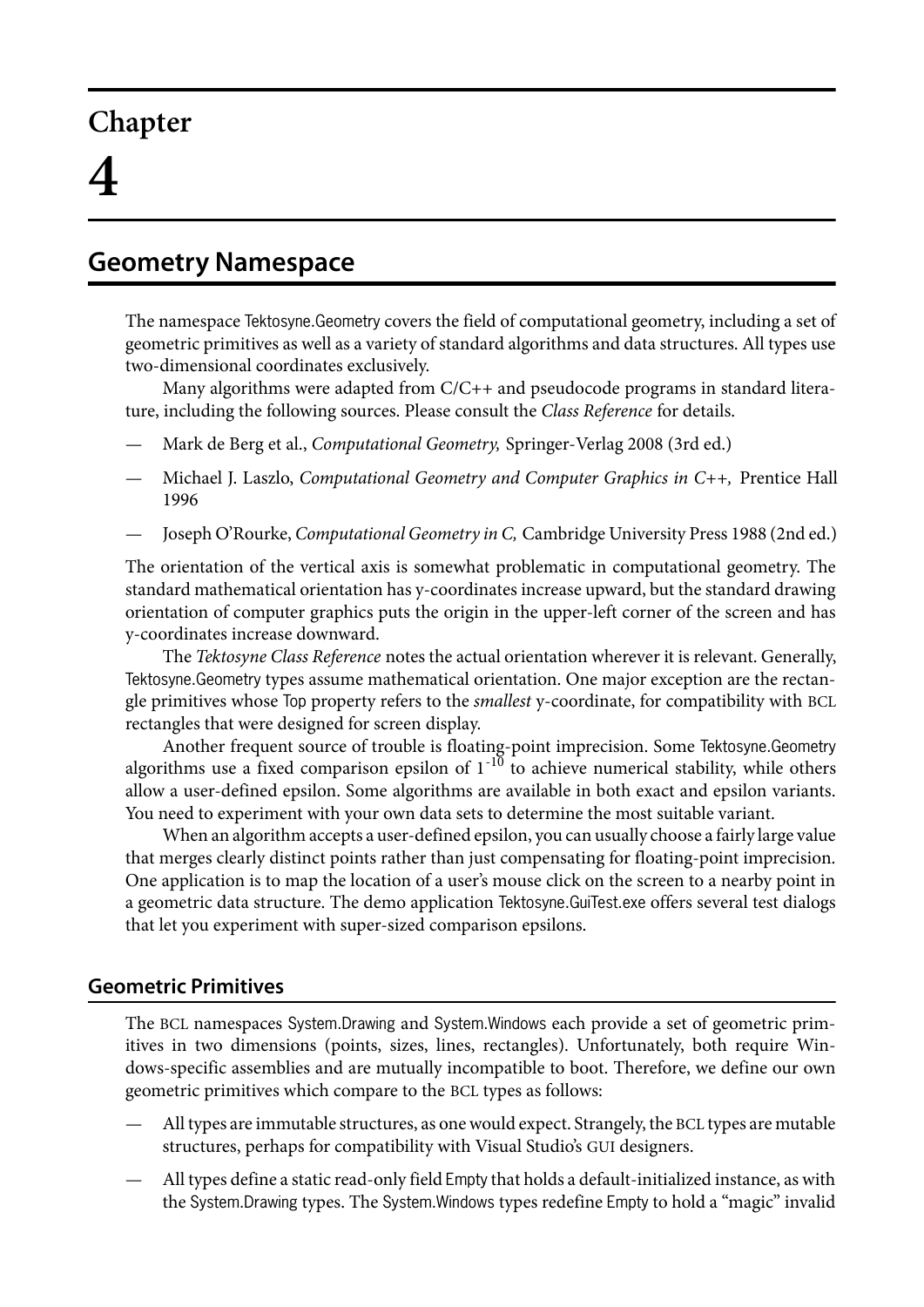value, which is confusing and a bad idea to begin with. Use Nullable<T> or a separate boolean flag to represent invalid values.

- Points define addition and subtraction with other points; sizes with other sizes. The BCL offers an addition of points and sizes instead, which I found rather useless.
- Sizes and rectangles always require a non-negative width and height. Some of the BCL sizes and rectangles also perform these checks while others do not.
- Integer rectangles *exclude* their greatest coordinates in both dimensions whereas floating-point rectangles *include* them. This reproduces the behavior of BCL types which stems from the old GDI habit of using integer extensions to control C-style for loops.
- There is no dedicated vector type. The BCL type System.Windows.Vector holds exactly the same data as System.Windows.Point, and so merely forces developers to convert point coordinates back and forth in order to use vector operations. Instead, our point types directly implement the features of System.Windows.Vector.

All geometric primitives are available with the three coordinate types Double, Single, and Int32, indicated by a D, F, and I suffix, respectively. The Double and Single variants are fully equivalent whereas the Int32 variants lack some algorithms that make no sense for integer coordinates.

Instance methods on geometric primitives generally operate with the same precision used to represent coordinates, except for methods on Int32 primitives which use Double precision when fractional results are expected. The stand-alone algorithms described in the following sections always expect Double coordinates and operate with Double precision.

| LineD, LineF, Linel    | Provide line segments with Double, Single, and Int32 coordinates.      |
|------------------------|------------------------------------------------------------------------|
| PointD, PointF, Pointl | Provide spatial locations with Double, Single, and Int32 coordinates.  |
| RectD, RectF, RectI    | Provide rectangles with Double, Single, and Int32 coordinates.         |
| SizeD, SizeF, Sizel    | Provide spatial extensions with Double, Single, and Int32 coordinates. |

#### <span id="page-21-0"></span>**Basic Algorithms**

This section comprises basic constants and algorithms for computational geometry which do not fall in any of the more specialized categories covered below.

Some basic algorithms are defined as instance methods on geometric primitives. These include angle calculations and vector operations on PointD/F/I; locating a point relative to a line segment on LineD/F/I; and the Liang-Barsky line clipping algorithm on RectD/F.

| Angle                | Constants and methods to convert, normalize, and compare angles.                                                                                                                                                                                                   |
|----------------------|--------------------------------------------------------------------------------------------------------------------------------------------------------------------------------------------------------------------------------------------------------------------|
| <b>Compass</b>       | Specifies the eight major compass directions as angles in degrees, starting<br>with zero degrees for north and continuing clockwise.                                                                                                                               |
| <b>GeoAlgorithms</b> | Static methods for creating random points, line segments, and polygons;<br>computing the area and centroid of a polygon; computing the convex hull<br>of a point set (Graham scan); locating a point relative to a polygon (ray<br>crossings algorithm); and more. |
| <b>LineLocation</b>  | Specifies the location of a point relative to a line segment: on or before<br>the start point, on or after the end point, between both points, or to the<br>left or right of the line.                                                                             |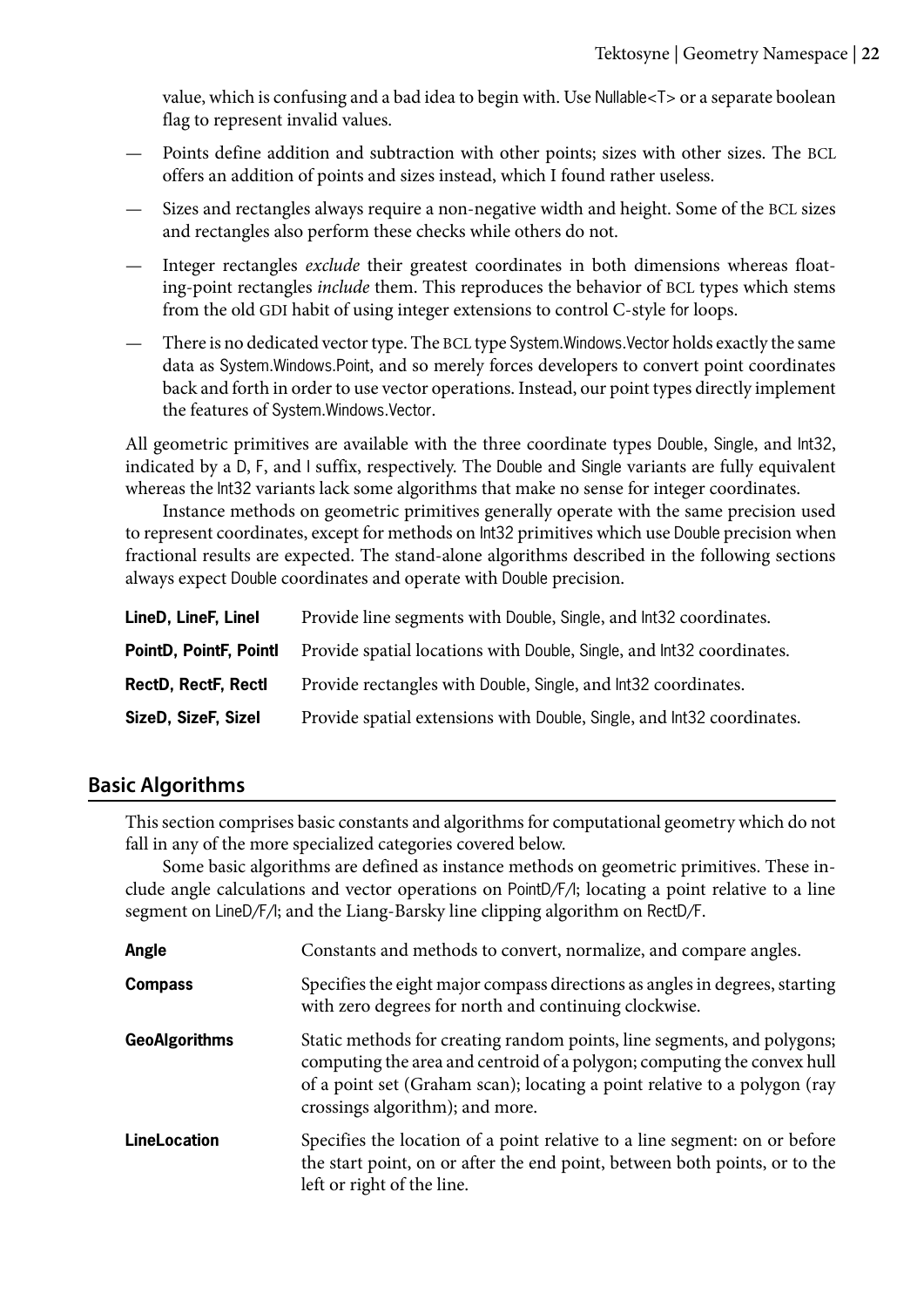| PolygonLocation     | Specifies the location of a point relative to a polygon: strictly inside, strict-<br>ly outside, or coinciding with an edge or a vertex.                                                               |
|---------------------|--------------------------------------------------------------------------------------------------------------------------------------------------------------------------------------------------------|
| <b>RectLocation</b> | Specifies the location of a point relative to a rectangle, expressed as a bit-<br>wise combination of each point coordinate's location relative to the rec-<br>tangle extension in the same dimension. |

#### <span id="page-22-0"></span>**Line Intersection**

Several algorithms intersect two or more line segments, represented either by LineD instances or pairs of PointD coordinates. The LineD/F/I structures also define instance methods that forward to the two-segment algorithm.

| <b>LineIntersection</b>      | Defines a robust algorithm for finding the intersection, if any, between<br>two line segments or their infinite extensions, and also holds the result<br>of the algorithm.<br>The algorithm examines both the cross-product lengths for each<br>triplet of end points and the line equation parameters for both segments<br>to determine intermediate results. If the test results contradict each oth-<br>er, the algorithm starts over with a greater comparison epsilon until both<br>tests agree. The minimum comparison epsilon is always $1^{-10}$ to avoid such<br>recursions in most cases.                                                |
|------------------------------|----------------------------------------------------------------------------------------------------------------------------------------------------------------------------------------------------------------------------------------------------------------------------------------------------------------------------------------------------------------------------------------------------------------------------------------------------------------------------------------------------------------------------------------------------------------------------------------------------------------------------------------------------|
| <b>LineRelation</b>          | Specifies the relationship between two line segments: parallel, collinear,<br>or divergent.                                                                                                                                                                                                                                                                                                                                                                                                                                                                                                                                                        |
| <b>MultiLineIntersection</b> | Defines both a brute-force and a sweep line algorithm for finding all<br>points of intersection between multiple line segments. The brute-force<br>algorithm simply intersects all input lines with each other. This is always<br>an $O(n^2)$ operation but has virtually no overhead and can accept a com-<br>parison epsilon greater than $1^{-10}$ to merge nearby crossings.<br>The Bentley-Ottmann sweep line algorithm is faster for large input<br>sets with few intersections, but otherwise slower due to its large overhead.<br>An improved sweep line comparer raises numerical stability to the level<br>of the brute-force algorithm. |
| <b>MultiLinePoint</b>        | Contains the results of either MultiLine Intersection algorithm.                                                                                                                                                                                                                                                                                                                                                                                                                                                                                                                                                                                   |

#### <span id="page-22-1"></span>**Point Comparisons**

Two IComparer<PointD> implementations compare points lexicographically, preferring either the x- or the y-coordinate, and an interface exposes their common features. Comparisons can be performed exactly or with a user-defined epsilon.

Both classes provide a nearest-point search for lexicographically sorted PointD collections. The algorithm first performs a binary search in the preferred dimension to approximate the index of the search coordinates, and then expands a radius around that index until the nearest point is found. This heuristic can achieve a runtime of O(ld n) with no additional overhead, assuming that coordinates are more or less evenly distributed throughout the collection.

**IPointDComparer** Compares two PointD instances lexicographically. The comparison order depends on the concrete implementation.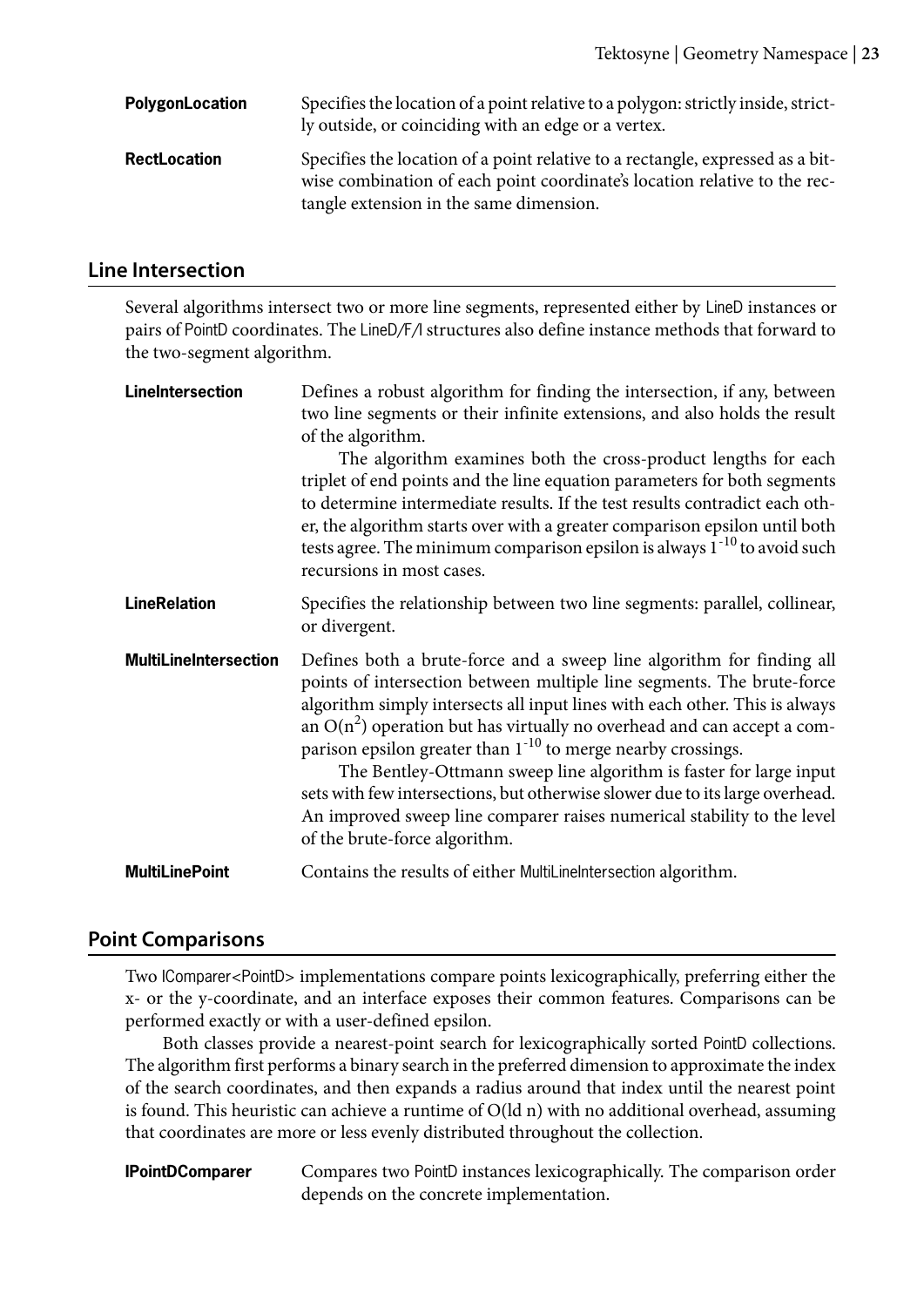| <b>PointDComparerX</b> | Compares two PointD instances lexicographically, preferring x-coordi-<br>nates. |
|------------------------|---------------------------------------------------------------------------------|
| <b>PointDComparerY</b> | Compares two PointD instances lexicographically, preferring y-coordi-<br>nates. |

#### <span id="page-23-0"></span>**Regular Polygons**

The following types provide a flexible and efficient representation of regular polygon grids. The customizable maps of the *[Hexkit Strategy Game System](http://www.kynosarges.org/Hexkit.html)* are based on these types, and the *Hexkit User's Guide* describes them in greater detail. The demo application Tektosyne.GuiTest.exe also provides a dialog to save and print arbitrary polygon grids.

| PolygonGrid                     | Provides a rectangular grid of regular polygons with two-dimensional in-<br>dexing. Features include efficient distance calculations, conversions be-<br>tween grid and display coordinates, a read-only wrapper similar to those<br>of Tektosyne. Collections classes, and pathfinding between grid locations us-<br>ing Tektosyne. Graph algorithms. |
|---------------------------------|--------------------------------------------------------------------------------------------------------------------------------------------------------------------------------------------------------------------------------------------------------------------------------------------------------------------------------------------------------|
| PolygonGrid.Subdivi-<br>sionMap | Maps the elements of a PolygonGrid to the faces of an equivalent Subdivision.<br>This conversion is only intended for testing, as PolygonGrid is far more<br>efficient than Subdivision.                                                                                                                                                               |
| PolygonGridShift                | Specifies the shifting of rows or columns in a PolygonGrid, i. e. whether the<br>second row or column is shifted right or down compared to the first one.                                                                                                                                                                                              |
| <b>RegularPolygon</b>           | Provides a regular polygon with three or more sides. A RegularPolygon with<br>four or six sides can be used to construct a PolygonGrid.                                                                                                                                                                                                                |
| <b>PolygonOrientation</b>       | Specifies the orientation of a RegularPolygon: lying on an edge or standing<br>on a vertex.                                                                                                                                                                                                                                                            |

#### <span id="page-23-1"></span>**Planar Subdivisions**

The following types represent a planar subdivision, i. e. any collection of line segments that intersect only at their end points, as a doubly-connected edge list (DCEL). This representation is memory-intensive but allows fast navigation through all elements of the subdivision.

Since any planar graph with straight bounded edges can be represented as a Subdivision, several other types provide conversions to this class, including PolygonGrid and Voronoi. A dedicated interface maps the resulting Subdivision faces to elements of the original structure.

**Subdivision** Provides a planar subdivision composed of straight bounded edges, vertices on the end points of edges, and faces formed by closed loops of edges. Pathfinding between vertices is supported using Tektosyne.Graph algorithms.

> You can create a new Subdivision from a given set of line segments or polygons, or by intersecting two existing instances. You can also add or remove individual edges, split edges in half, and move or delete individual vertices (along with their edges). This set of operations allows interactive editing of a Subdivision.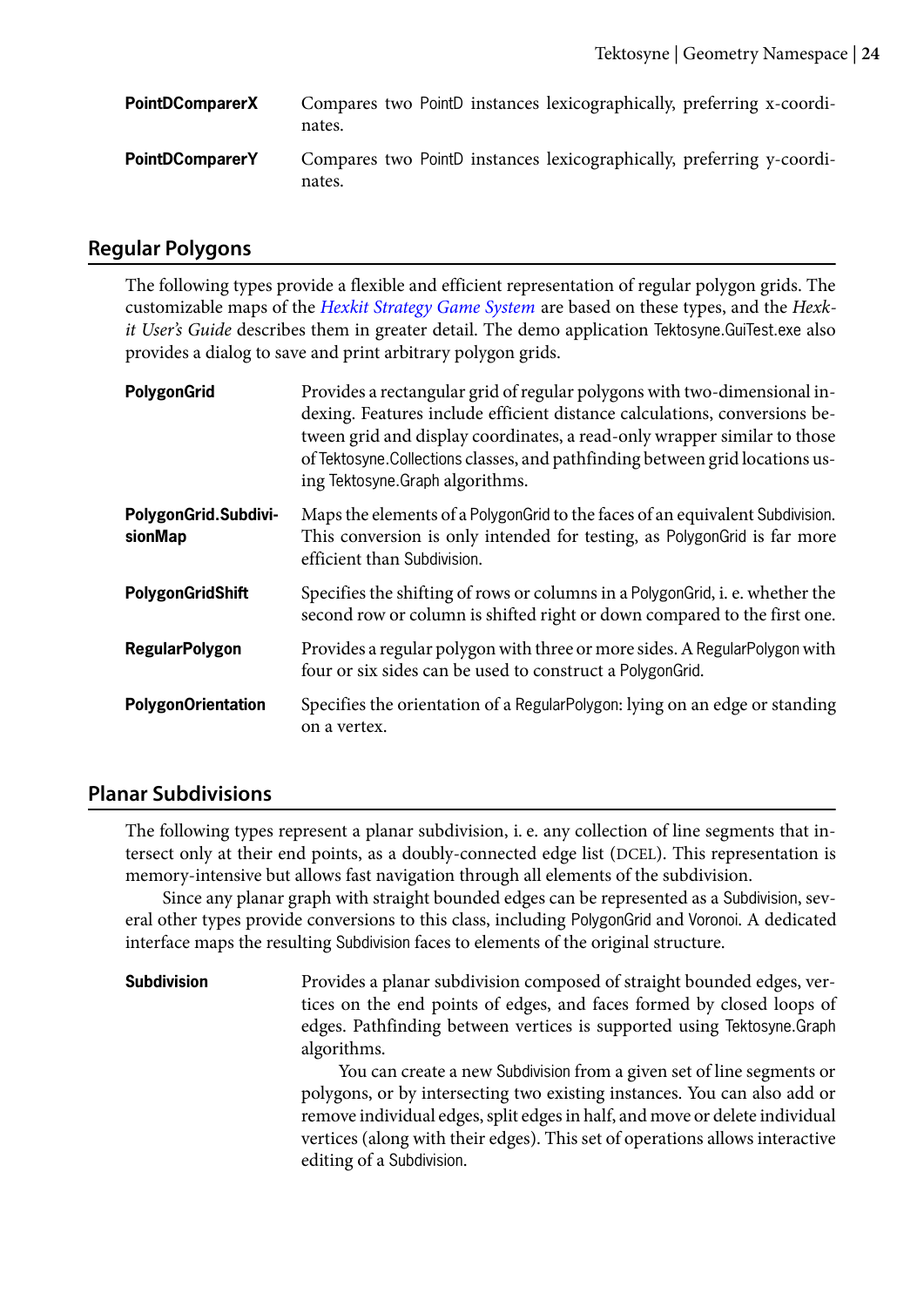| SubdivisionEdge                           | Provides one half-edge in a Subdivision. Half-edges are always paired with<br>twin half-edges in the opposite direction to form one full edge of the pla-<br>nar subdivision.                                                                                                                                                                                                                        |
|-------------------------------------------|------------------------------------------------------------------------------------------------------------------------------------------------------------------------------------------------------------------------------------------------------------------------------------------------------------------------------------------------------------------------------------------------------|
| <b>SubdivisionFace</b>                    | Provides one face in a Subdivision. Faces are polygons that may or may<br>not enclose any area. Faces with a positive area may contain one or more<br>"holes," i. e. interior faces. Every subdivision also contains one unbound-<br>ed face that represents the entire two-dimensional plane and thus enclos-<br>es all bounded faces as its "holes."                                               |
| <b>SubdivisionSearch</b>                  | Provides a fast but memory-intensive search structure for a Subdivision.<br>The Subdivision class itself provides slower brute-force searches that re-<br>quire no additional memory.                                                                                                                                                                                                                |
| <b>SubdivisionElement</b>                 | Represents an arbitrary Subdivision element, i. e. one vertex, half-edge,<br>or face. Returned by the general search algorithms Subdivision. Find and<br>SubdivisionSearch.Find.                                                                                                                                                                                                                     |
| <b>SubdivisionElement-</b><br><b>Type</b> | Specifies the type of a SubdivisionElement: vertex, half-edge, or face.                                                                                                                                                                                                                                                                                                                              |
| <b>ISubdivisionMap<t></t></b>             | Provides a bidirectional mapping between the faces of a Subdivision and<br>the generically typed objects in some arbitrary collection.<br>Creating a Subdivision from another geometric structure automat-<br>ically establishes a structural mapping. Applications might also define<br>semantic mappings, e. g. correlating statistical information to faces that<br>represent geographical areas. |

See *Figure 2* for the public interfaces of all types listed above, as well as their mutual relationships (with some elided for lack of space). The implementation follows the DCEL structure outlined by Mark de Berg et al., *Computational Geometry,* Springer-Verlag 2008 (3rd ed.), but a few peculiar features are worth pointing out.

#### <span id="page-24-0"></span>**Edge and Face Keys**

Every SubdivisionEdge and SubdivisionFace is identified by an Int32 key that is unique within its Subdivision. The corresponding Edges and Faces collections provide an O(ld n) access by key, or an O(1) access by index if already known.

The ascending sequence of keys reflects the order in which the Subdivision was constructed. Keys are normally immutable but can be renumbered to plug "holes" in the sequence caused by dynamic edge deletion.

Strictly speaking, these keys are an unnecessary feature. References and/or indices would suffice to identify half-edges and faces. However, keys so enormously simplify unit testing and debugging that they are worth the extra memory.

#### <span id="page-24-1"></span>**Half-Edge Cycles**

The half-edge cycle that contains a SubdivisionEdge constitutes a polygon which may have a positive area. CyclePolygon builds the polygon, but several other properties avoid this step and directly operate on the linked half-edges. CycleArea and CycleCentroid calculate the polygon's area and centroid, respectively, and IsCycleAreaZero tests for a zero-area polygon by examining face pointers rather than the area itself, which also avoids rounding errors.

CycleEdges employs the C# enumerator state machine to enumerate all half-edges in the cycle. OriginEdges does the same for all half-edges emanating from the same Origin, and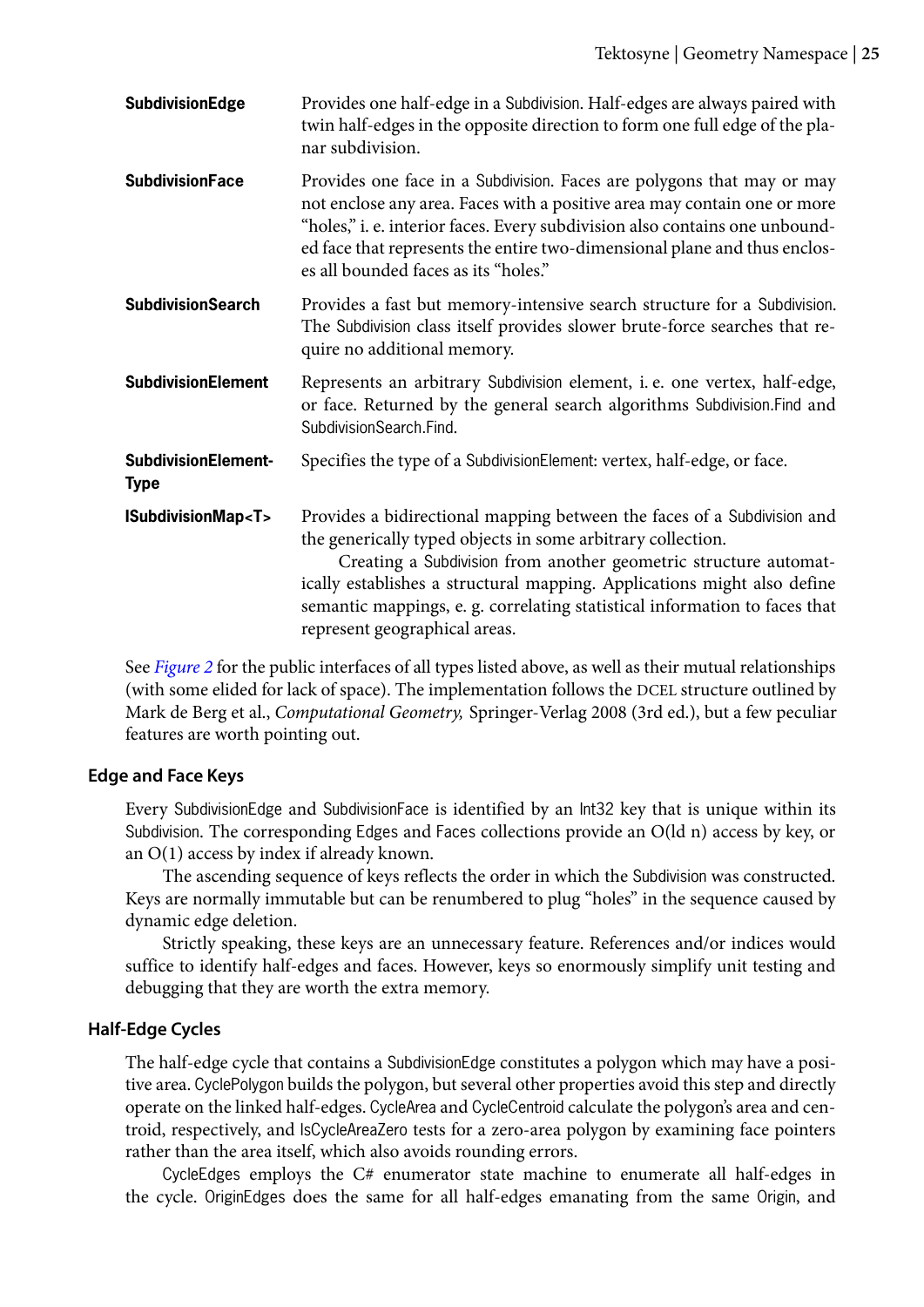SubdivisionFace.AllCycleEdges for all half-edge cycles within the same face. These properties are convenient rather than efficient, due to the overhead of the state machine. Use explicit do-while loops over the linked half-edges for maximum performance.

<span id="page-25-1"></span>

**Figure 2: Subdivision Types**

#### <span id="page-25-0"></span>**Vertex Distances**

The IGraph2D<T> method GetDistance returns the actual Euclidean distance between vertices, including the final square root, rather than the less expensive squared distance. This is necessary to avoid overestimating the total cost of compound paths within the subdivision.

Assume a straight path consisting of multiple edges so that the total Euclidean distance equals the sum of the lengths of all edges. If GetDistance returned a squared Euclidean distance, the sum of all edge results would be smaller than the result for the two extreme vertices. This violates the invariant that the sum of the distances between all successive nodes within a sequence is never less than the distance between any two nodes from the same sequence.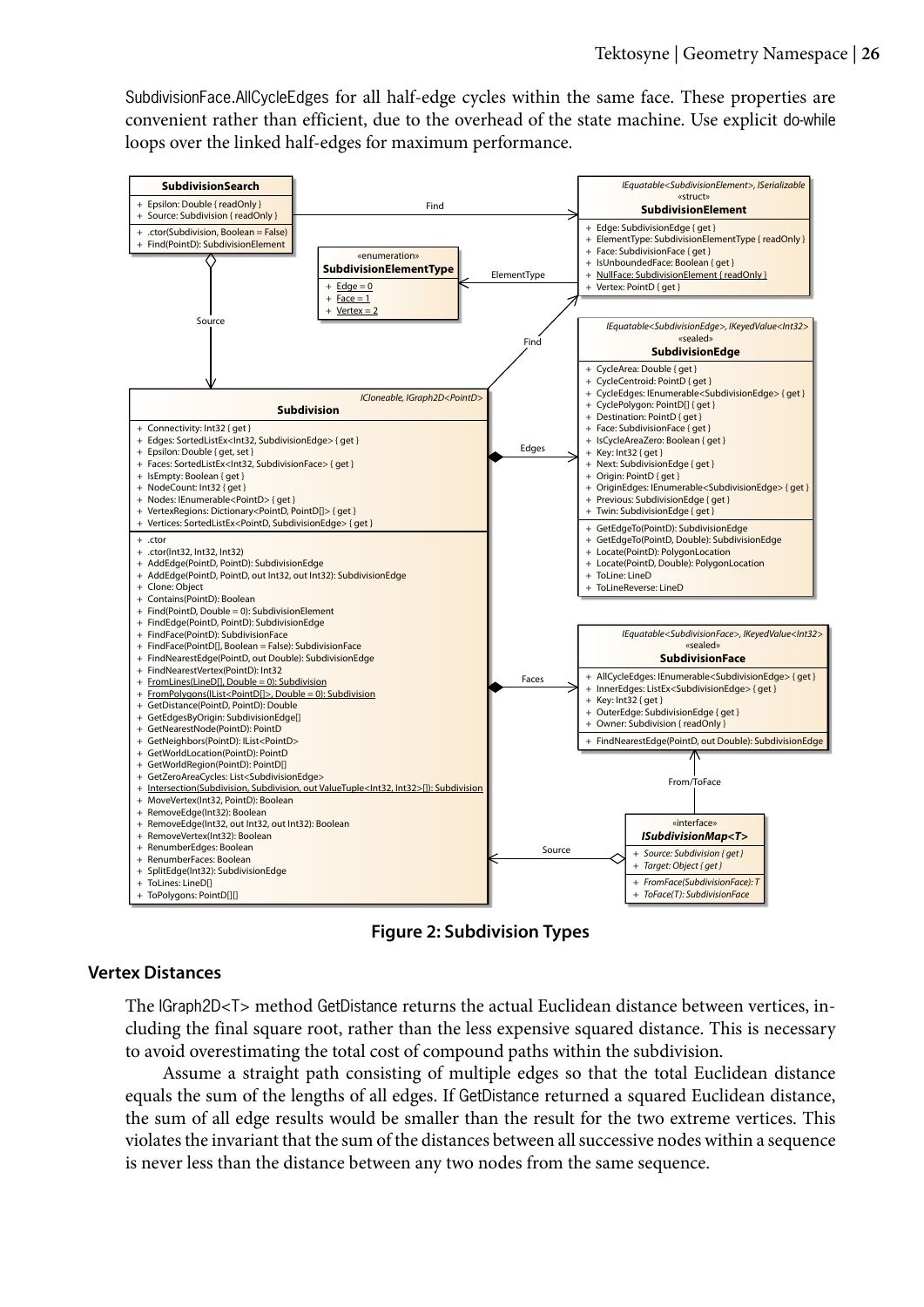#### <span id="page-26-0"></span>**Vertex Regions**

The VertexRegions collection can associate Vertices with user-defined polygonal regions. The IGraph2D<T> method GetWorldRegion returns elements from this collection. The elements must be set explicitly, as the vertices of an arbitrary subdivision imply no meaningful regions.

As a typical example, you might create the Subdivision from a Delaunay triangulation and assign the Voronoi regions of its dual graph to the VertexRegions collection.

#### <span id="page-26-1"></span>**Voronoi Diagrams**

The following types construct two standard structures from a given set of generator sites: the Voronoi diagram, whose polygonal regions comprise all points that are nearest to each generator site; and the Delaunay triangulation, its dual graph, whose edges are the nearest-neighbor connections for all generator sites.

| Voronoi                                   | Defines a sweep line algorithm to find the Delaunay triangulation and<br>(optionally) the Voronoi diagram for a given PointD set, in logarithmic<br>time. The C# implementation is based on the original C program by<br>Steven J. Fortune.                                                                                                          |
|-------------------------------------------|------------------------------------------------------------------------------------------------------------------------------------------------------------------------------------------------------------------------------------------------------------------------------------------------------------------------------------------------------|
| VoronoiEdge                               | Represents one edge in a Voronoi diagram, including the diagram vertices<br>that terminate the edge as well as the generator sites that are bisected by<br>the edge.                                                                                                                                                                                 |
| <b>VoronoiResults</b>                     | Contains the results of the Voronoi algorithm, and converts them to other<br>representations. This includes a Subdivision based on the Voronoi diagram<br>itself, and another based on the corresponding Delaunay triangulation.                                                                                                                     |
| <b>VoronoiResults.Subdi-</b><br>visionMap | Maps the regions and generator sites of a Voronoi diagram to the faces of<br>an equivalent Subdivision. Note that pathfinding between generator sites<br>requires the Subdivision for the corresponding Delaunay triangulation, as<br>the pathfinding algorithms in namespace Tektosyne. Graph operate only on<br>the edges of a planar subdivision. |

#### <span id="page-26-2"></span>**Windows Specifics**

Several static helper classes reference BCL types from the System.Drawing and System.Windows namespaces. Since these libraries are specific to the Microsoft Windows platform, the following types reside in assembly Tektosyne.Windows.

| <b>GdiConversions</b>    | Converts between geometric primitives and equivalent System. Drawing<br>types. |
|--------------------------|--------------------------------------------------------------------------------|
| <b>PolygonExtensions</b> | Renders RegularPolygon and PolygonGrid instances to System. Windows types.     |
| <b>WpfConversions</b>    | Converts between geometric primitives and equivalent System. Windows<br>types. |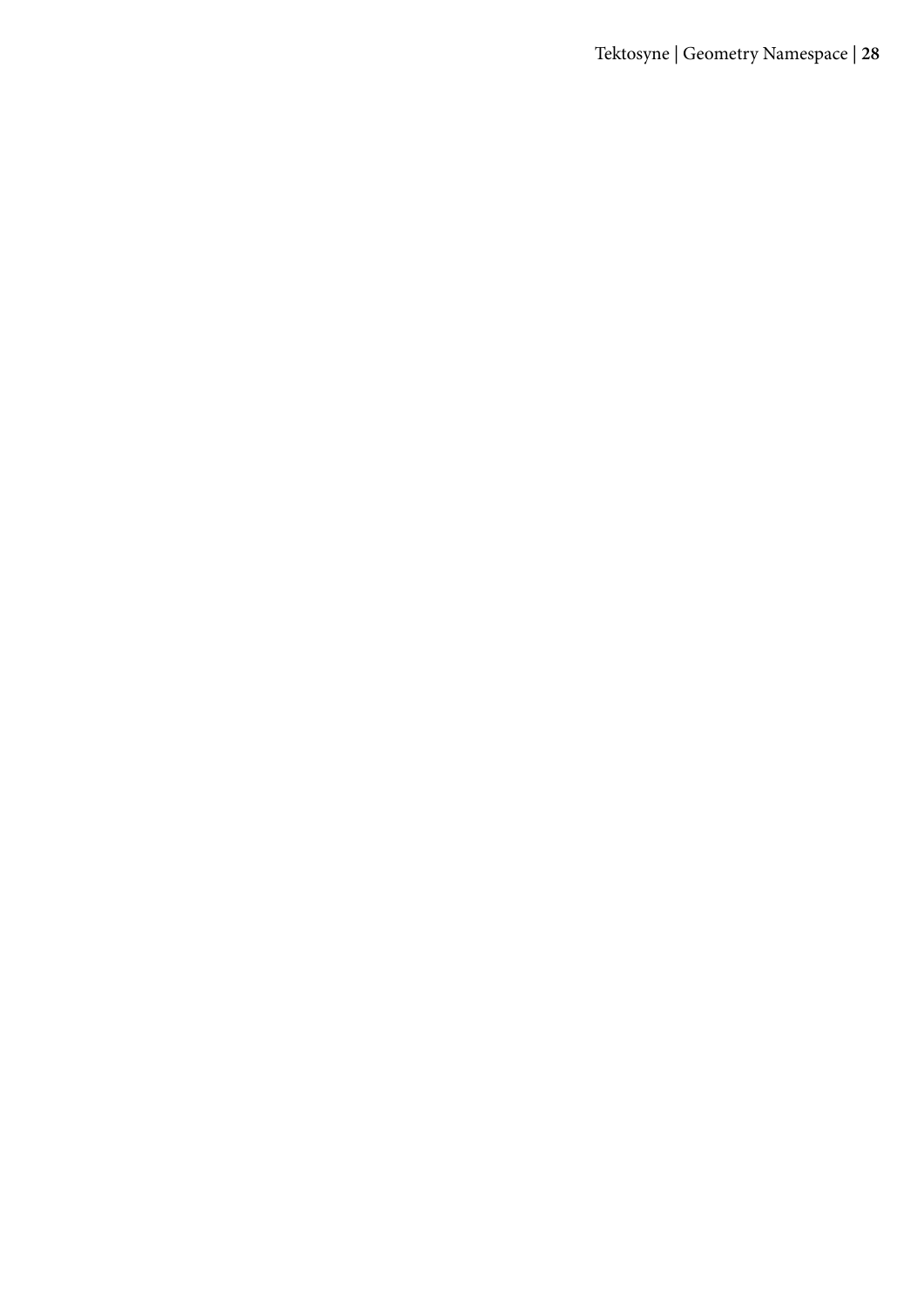# <span id="page-28-0"></span>**Graph Namespace**

The namespace Tektosyne.Graph provides four general-purpose graph algorithms that operate on two generic interfaces. *[Figure 3](#page-28-1)* shows all nine types in the namespace, as well as the two Tektosyne.Geometry types that implement the central graph interface.

<span id="page-28-1"></span>

**Figure 3: Graph Types**

Since the mechanisms implemented here are rather complex and not based on any well-known standards, this chapter goes into greater detail than usual and examines individual members where appropriate. To see the graph algorithms in action, try the following:

- The demo application Tektosyne.GuiTest.exe contains an interactive test that runs all four algorithms on both PolygonGrid and Subdivision graphs.
- The *[Hexkit Strategy Game System](http://www.kynosarges.org/Hexkit.html)* utilizes a complex customizable implementation based on PolygonGrid graphs. The *Hexkit User's Guide* also describes the interaction of the game system and the pathfinding mechanisms.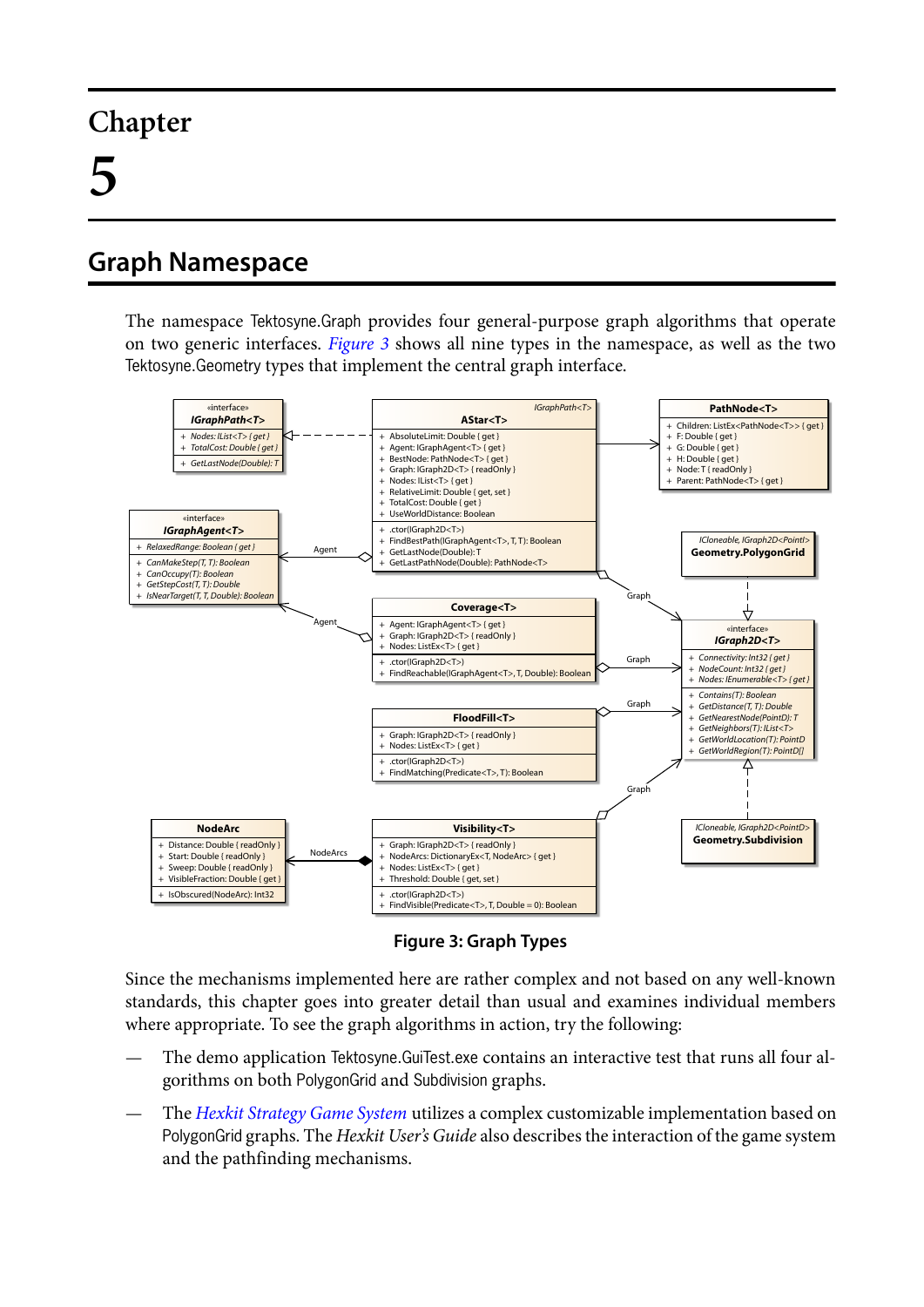#### <span id="page-29-0"></span>**Graphs and Agents**

The two basic interfaces that connect the four generic algorithms with custom applications are IGraph2D<T> and IGraphAgent<T>. The first represents the graph itself on which searches take place, and must always be implemented. The second represents some mobile agent that traverses the graph, and is required for the AStar<T> and Coverage<T> algorithms.

#### <span id="page-29-1"></span>**Graph Structure**

The central interface IGraph2D<T> represents any graph whose T nodes map to polygonal regions in two-dimensional space. All graph algorithms are created with an IGraph2D<T> instance on which all searches are performed.

The namespace Tektosyne.Geometry contains two graph implementations, PolygonGrid and Subdivision. The PolygonGrid node type is Pointl: each graph node is the two-dimensional index of a grid element. The Subdivision node type is PointD: each graph node is the two-dimensional location of a subdivision vertex.

The following IGraph2D<T> members establish the nodes and edges of a graph.

| <b>Connectivity</b> | The maximum number of immediate neighbors of any graph node. A<br>node's immediate neighbors are the nodes that share an edge with that<br>node, and therefore can be reached within a single movement step. |
|---------------------|--------------------------------------------------------------------------------------------------------------------------------------------------------------------------------------------------------------|
| <b>NodeCount</b>    | The total number of nodes in the graph.                                                                                                                                                                      |
| <b>Nodes</b>        | Enumerates all nodes in the graph.                                                                                                                                                                           |
| <b>Contains</b>     | Determines whether the graph contains a specified node.                                                                                                                                                      |
| <b>GetNeighbors</b> | Finds all immediate neighbors of a specified graph node. PolygonGrid adds<br>an overload that also finds all remoter neighbors within a given range of<br>movement steps.                                    |

#### <span id="page-29-2"></span>**World Coordinates**

IGraph2D<T> represents a purely abstract system of node connections, but each graph node also maps to coordinates and regions in two-dimensional space. We refer to these coordinates as "world coordinates" to distinguish them from node coordinates in some graph-specific system, e. g. the two-dimensional integer indices of PolygonGrid elements. In the case of Subdivision graphs, the two systems are identical: graph coordinates equal world coordinates.

The following IGraph2D<T> members establish relationships between graph nodes and world coordinates (although this is not necessarily the case for GetDistance).

**GetDistance** Computes the distance between two specified graph nodes in terms of some arbitrary distance measure, which may or may not correspond to world coordinates. Generally, an implementation should use the simplest calculation that obeys two invariants.

> One is the step cost invariant for the associated graph agent (see below). The other requires that the sum of the distances between all successive nodes within a sequence is never less than the distance between any two nodes from the same sequence.

> PolygonGrid counts intervening nodes, i. e. the minimum number of movement steps between immediate neighbors when moving from the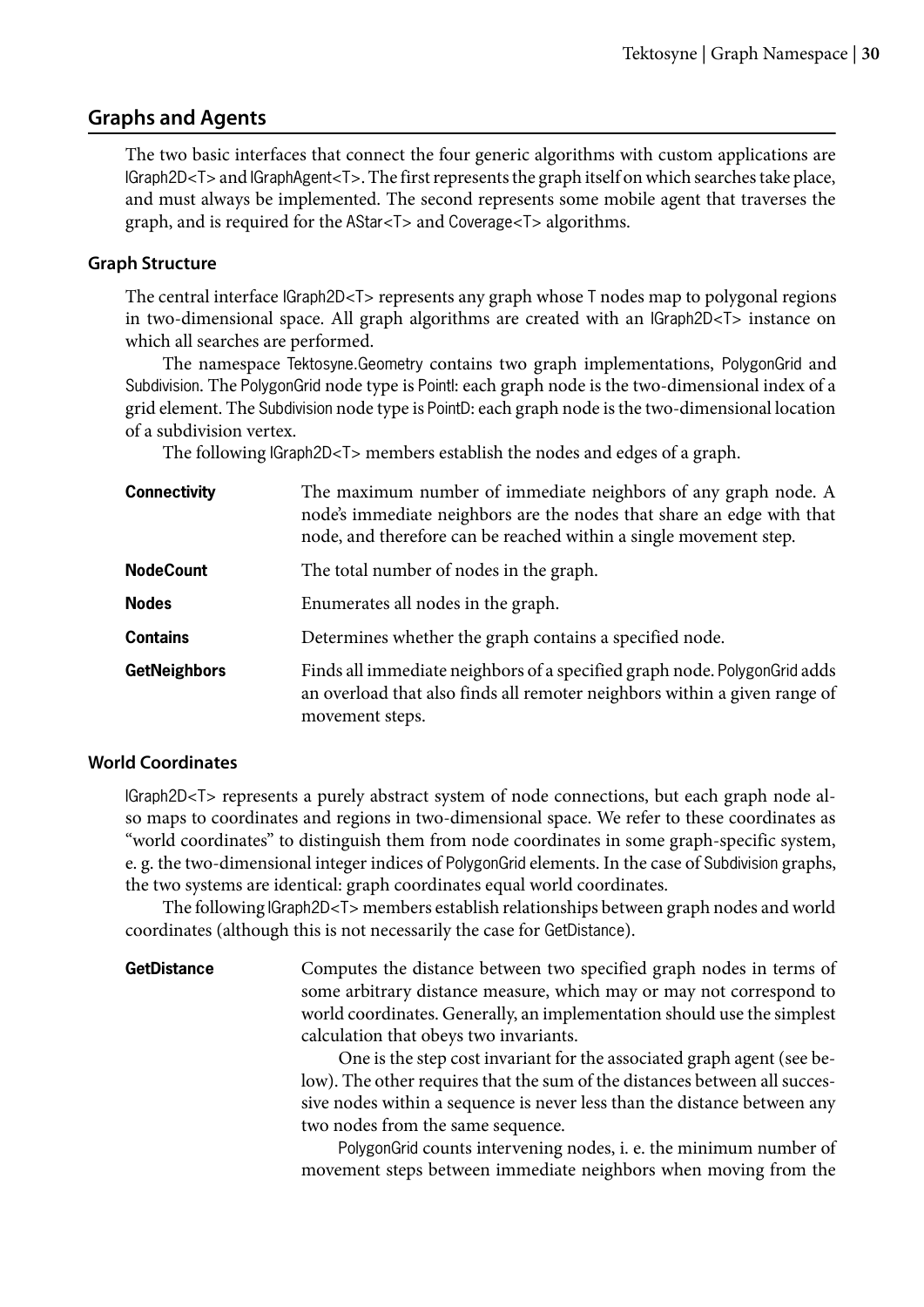|                         | source node to the target node. Subdivision calculates the Euclidean dis-<br>tance in world coordinates.                                                                                                                                                                                                                                                                    |
|-------------------------|-----------------------------------------------------------------------------------------------------------------------------------------------------------------------------------------------------------------------------------------------------------------------------------------------------------------------------------------------------------------------------|
| GetNearestNode          | Finds the graph node nearest to the specified world coordinates.                                                                                                                                                                                                                                                                                                            |
| <b>GetWorldLocation</b> | Gets the world location of a specified graph node. PolygonGrid returns the<br>center of the polygonal element that represents the graph node. Subdivision<br>simply reflects the input.                                                                                                                                                                                     |
| <b>GetWorldRegion</b>   | Gets the vertices, in world coordinates, of the polygonal region covered<br>by a graph node. PolygonGrid returns the vertices of the polygonal element<br>that represents the graph node. Subdivision requires that users manually<br>assign regions to graph nodes, e. g. Voronoi regions if the subdivision was<br>created from the corresponding Delaunay triangulation. |

#### <span id="page-30-0"></span>**Moving Agents**

The interface IGraphAgent<T> represents a moving "agent", i. e. anything that can move from one graph node to another. The AStar<T> and Coverage<T> algorithms require an instance of this interface to determine valid movement steps, the cost of each step, and other data.

There is no default implementation for IGraphAgent<T> as the behavior of moving agents is specific to each individual application. See below for tips on implementing this interface.

| <b>CanMakeStep</b>  | Determines whether the agent can move from one specified graph node<br>to another, which must be an immediate neighbor.                                                                                                                                                                                                                                                                                                            |
|---------------------|------------------------------------------------------------------------------------------------------------------------------------------------------------------------------------------------------------------------------------------------------------------------------------------------------------------------------------------------------------------------------------------------------------------------------------|
| <b>CanOccupy</b>    | Determines whether the agent can <i>permanently</i> occupy the specified<br>graph node, i.e. whether the agent's movement path can end on that<br>node.                                                                                                                                                                                                                                                                            |
| <b>GetStepCost</b>  | The cost for moving the agent from one specified graph node to another,<br>which must be an immediate neighbor. The step cost can never be less<br>than the GetDistance result for the two nodes. Together with the invariant<br>regarding distances within node sequences (see above), the step cost in-<br>variant allows the AStar <t> algorithm to use GetDistance to establish lower<br/>bounds for possible path costs.</t>  |
| <b>IsNearTarget</b> | Determines whether the specified node is close enough to the ultimate<br>target node that pathfinding can successfully terminate. CanOccupy must<br>succeed as well.<br>For example, when moving units towards an attack target, reaching<br>the target itself is unnecessary and usually even impossible. Instead, Is-<br>NearTarget should succeed when the agent has reached a location from<br>which it can attack the target. |
| <b>RelaxedRange</b> | Indicates whether the agent's path cost limit is strict or relaxed. This op-<br>tion affects the AStar <t> and Coverage<t> algorithms, as described below.</t></t>                                                                                                                                                                                                                                                                 |

#### <span id="page-30-1"></span>**A\* Pathfinding Algorithm**

AStar<T> defines the well-known  $A^*$  pathfinding algorithm. The core of the  $C#$  implementation is based on the article *Basic A\* Pathfinding Made Simple* by James Matthews, published in *AI Game Programming Wisdom,* Charles River Media 2002.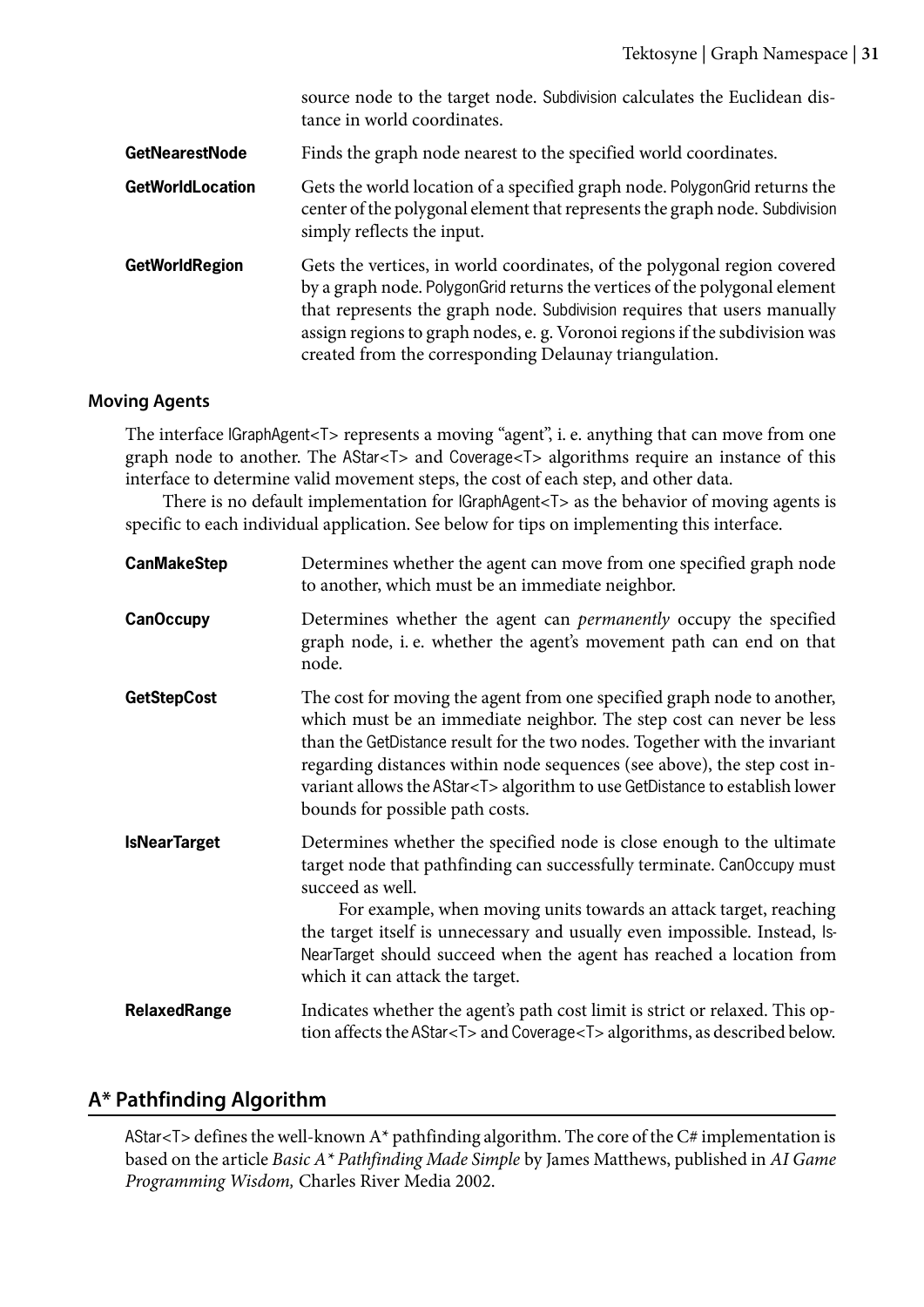AStar<T> finds the cheapest path, in terms of the combined cost of all movement steps, from one specified graph node to another. The path is constructed as a tree of PathNode<T> objects which associate a graph node with the auxiliary data required by the algorithm.

Once pathfinding is complete, the final PathNode<T> of the cheapest path is stored in the BestNode property, and the path itself can be backtracked as a sequence of Parent pointers. This is rather laborious, so the following properties expose the results in a more convenient way:

| <b>Nodes</b>       | A list of all graph nodes in the movement path, from source to target.                                                                                                                                                                                                    |
|--------------------|---------------------------------------------------------------------------------------------------------------------------------------------------------------------------------------------------------------------------------------------------------------------------|
| <b>TotalCost</b>   | The total cost of the entire movement path returned in Nodes.                                                                                                                                                                                                             |
| <b>GetLastNode</b> | Finds the last node in the movement path whose path cost does not ex-<br>ceed the specified maximum cost, and for which the agent's CanOccupy<br>method succeeds. The last condition ensures that the result is valid as an<br>intermediate stop in multi-turn movements. |

These properties are also grouped into a separate interface, IGraphPath<T>, which AStar<T> implements. This interface was designed to represent graph paths without dependence on any particular pathfinding algorithm, but A\* is the only algorithm available so far.

In the rest of this section we'll describe two options exposed by AStar<T> itself to customize pathfinding, and how IGraphAgent<T> interacts with the pathfinding algorithms.

#### <span id="page-31-0"></span>**Limited Search Range**

Set the floating-point property AStar<T>.RelativeLimit to limit the search range during pathfinding. This may cause  $A^*$  to generate suboptimal paths or even fail to find any path at all, but performance on large graphs will be greatly improved.

RelativeLimit defaults to zero. A positive value limits all candidate paths to an elliptical area around the source and target node of the search. Any candidate nodes that would lead beyond this area are ignored. All distances are calculated using the graph's GetDistance method.

RelativeLimit determines the radii of the ellipse, relative to the distance of the source and target nodes. After a path search, the read-only property AbsoluteLimit holds the maximum number of movement steps that were considered for any candidate path.

#### <span id="page-31-1"></span>**Minimal World Distance**

Set the boolean property AStar<T>.UseWorldDistance to eliminate zero-cost oscillations in the returned path. Such oscillations have no effect on the total path cost, which is guaranteed to be optimal, but might cause strangely "unnatural" unit movements.

This effect can occur on graphs such as PolygonGrid whose GetDistance method does not use world coordinates but some more abstract measure (in this case, the number of movement steps) which may not assign the smallest path cost estimate to the visually most direct path. The effect is pronounced on square grids with diagonal neighbor connections: rather than moving in a direct line, an agent might "sidestep" to an adjacent row or column and then back again.

UseWorldDistance defaults to false. The value true adds an extra comparison to decide between candidate nodes that have equal path costs. Rather than always selecting the first node that happens to be generated, A\* also checks the world distance of each candidate node to the target location, and selects the node with the smallest distance.

#### <span id="page-31-2"></span>**Transient and Permanent Occupation**

A\* constructs movement paths from a sequence of individual movement steps between graph nodes that are immediate neighbors. For each step, we must ask two questions: can the moving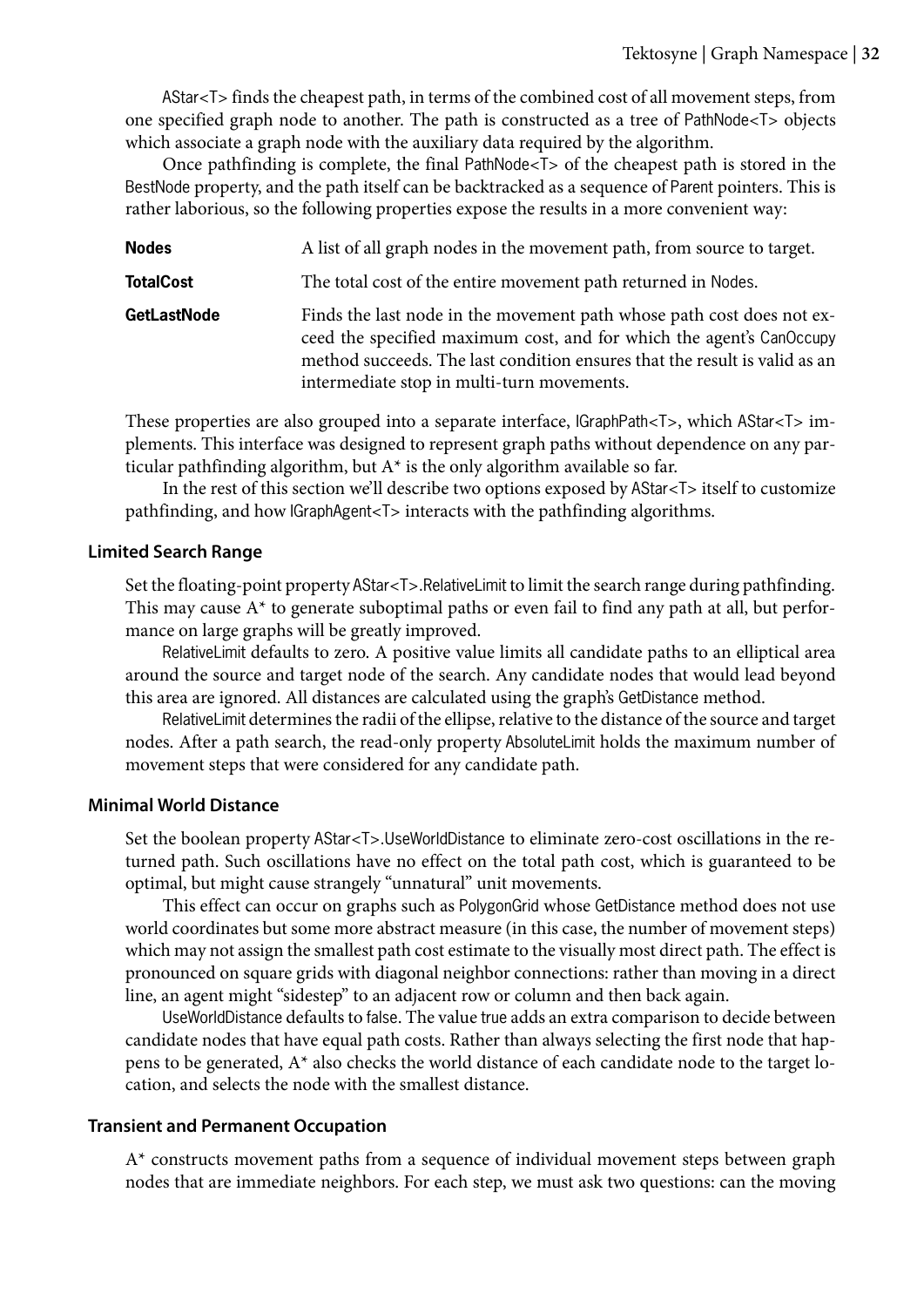agent make the step, and how much does it cost? The first question is answered by the two agent methods CanMakeStep and CanOccupy, the second by GetStepCost (described below).

We use two methods to determine whether a movement step is possible because we want to distinguish between *transient occupation* and *permanent occupation.* CanMakeStep performs the fundamental test whether the agent can move between the specified nodes at all, i. e. whether the source-target step can be even a transient part of its movement path. A target node for which CanMakeStep fails is never part of a path, unless we reach it by a different source node.

CanOccupy represents an additional test whether the agent can end its movement path on the specified node, and thus "permanently" occupy the node for the time being. A\* requires that CanOccupy succeeds for the final path node, and also for any intermediate nodes returned by GetLastNode since they may represent intermediate stops during multi-turn movements.

This distinction between transient and permanent occupation is common in traditional board games where pieces can jump over occupied squares but land only on free squares. War games might also relax stacking limits for tiles that units only pass through.

#### **Occupying Intermediate Nodes**

 $A^*$  never calls CanOccupy on the intermediate nodes of a path, only on the final node. This is the desired and necessary behavior. However, this can cause problems for multi-turn movements with a non-trivial CanOccupy implementation. Because CanOccupy has not been checked for intermediate nodes, GetLastNode might return suboptimal nodes, or none at all, when invoked with less than the total path cost.

For this reason, you must check every GetLastNode call for a valid result, and even if the result is valid your partial path might look rather strange. The best advice is to avoid implementations where this is a major issue. The second-best advice is to use Coverage<T> and heuristics to manually piece together valid movement paths through difficult environments.

#### <span id="page-32-0"></span>**Movement Step Costs**

The total cost of a movement path found by AStar<T> and Coverage<T> is defined as the sum of the costs of all movement steps between consecutive path nodes. Step costs depend only on the moving agent and the two directly involved nodes, never on any other nodes in the same path. This assumption is fundamental since the  $A^*$  algorithm constructs an optimal path from path fragments that were originally found as parts of different search paths.

The agent's integer function GetStepCost determines the cost of one movement step from a specified graph node to one of its immediate neighbors. This cost must be positive and no less than the graph's GetDistance result for all possible movement steps. CanMakeStep (and also CanOccupy for the final node of a path) is always called before GetStepCost to ensure that the agent can enter the target node at all.

#### <span id="page-32-1"></span>**Relaxed Movement Range**

Implement the agent's boolean property RelaxedRange to indicate whether the moving agent enjoys an *extended movement range.*

If RelaxedRange is false, the maximum path cost supplied to A\* limits the agent's range *before* a step is taken. If the cost of entering another location exceeds the remaining fraction of the maximum cost, the agent cannot enter. Note that this might lead to situations where an agent cannot move at all because all surrounding nodes exceed the maximum path cost.

If RelaxedRange is true, a movement path ends only *after* its total cost equals or exceeds the maximum path cost. As long as this has not happened, the agent can enter *any* neighboring node, regardless of the actual cost of this step. This means that the agent can always make at least one step in any direction, regardless of its cost.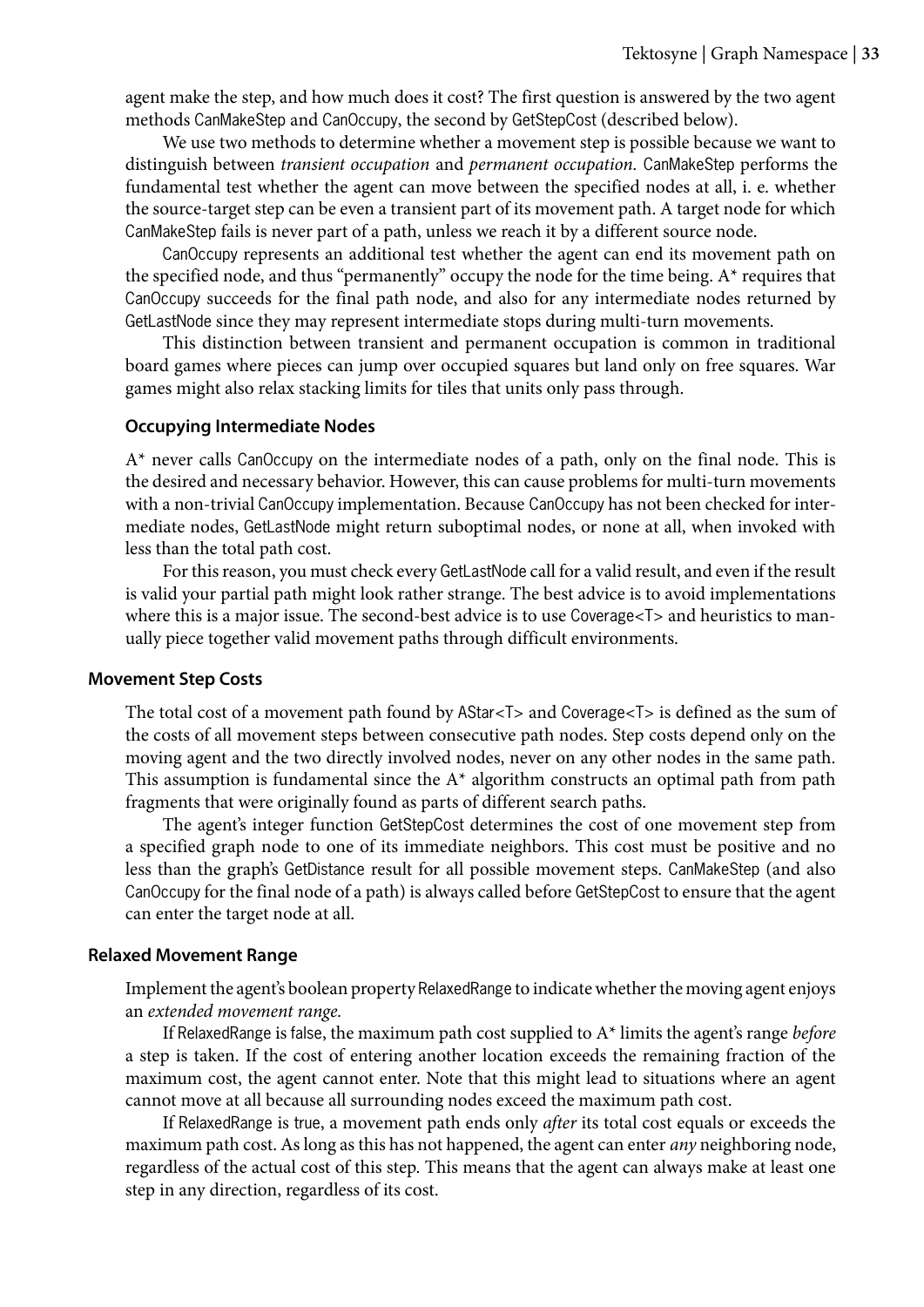#### **Marking Nodes as Impassable**

Assume you wish to prevent an agent from entering certain graph nodes, for example because they represent impassable terrain.

If RelaxedRange is false, you could return very high step costs for the desired nodes in your GetStepCost implementation. If the step costs exceed any maximum path cost supplied to the pathfinding algorithms, the agent cannot enter these nodes.

However, this trick no longer works if RelaxedRange is true. In this case you need to return false for the desired nodes in your CanMakeStep implementation to make them impassable.

#### <span id="page-33-0"></span>**Path Coverage Algorithm**

Coverage<T> defines a path coverage algorithm whose results are compatible with AStar<T>. This algorithm finds all graph nodes that can be reached from a specified node within a given maximum path cost.

When running on the same IGraph2D<T> and IGraphAgent<T> instances, Coverage<T> produces exactly those target nodes for which  $A^*$  would find a path, given the same or a lower maximum cost. Coverage<T> does not store the actual paths, however – you must run AStar<T> on any found target nodes for which you wish to obtain a movement path.

Coverage<T> uses the IGraphAgent<T> interface in the same way as AStar<T>. Note that since all graph nodes found by Coverage<T> represent *end points* of possible A\* movement paths, the agent's CanOccupy implementation must succeed for all of them. Intermediate nodes of possible paths that do not allow permanent occupation will not appear in the result set.

#### <span id="page-33-1"></span>**Flood Fill Algorithm**

FloodFill<T> defines a flood fill algorithm for arbitrary graphs that works like the eponymous function in paint programs. This algorithm finds all immediate neighbors of a specified graph node for which a given predicate succeeds, then recursively all neighbors of those neighbors and so on. The search ends when the graph is exhausted or the predicate fails for all remaining neighbors of the result nodes.

FloodFill<T> is essentially a simpler version of Coverage<T> that uses a boolean predicate instead of a full-fledged IGraphAgent<T> instance. Therefore, its results are not necessarily related to any valid agent movements.

#### <span id="page-33-2"></span>**Visibility Algorithm**

Visibility<T> defines a line-of-sight algorithm that operates on a graph's world coordinates. The algorithm requires a source node and a maximum world distance from that source, as well as a predicate that determines whether a specified graph node obstructs visibility.

Currently, occlusion is binary only – a given node is considered either completely opaque or completely transparent. A node's visibility is determined as follows:

- **1.** The node is assigned a *tangential arc,* determined by drawing tangents from the location of the source node (as per GetWorldLocation) to the extreme vertices of its polygonal world region (as per GetWorldRegion).
- **2.** The node is assigned a *source distance,* measured from the location of the source node to the nearest vertex of its polygonal world region.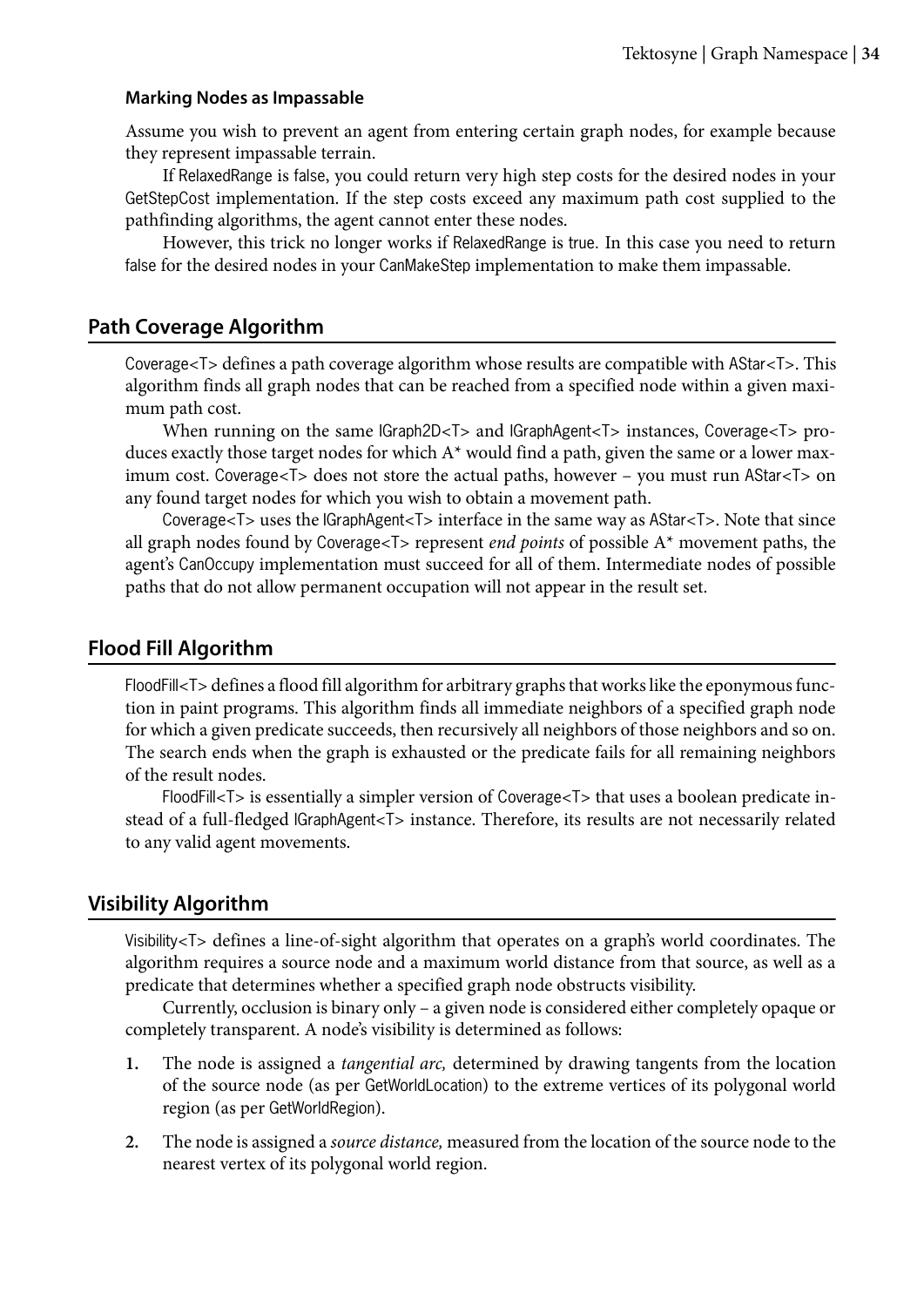- **3.** The node is compared against all opaque nodes that are not completely obscured by other opaque nodes. If the node's tangential arc overlaps that of an opaque node with a smaller source distance, then the overlapping fraction is considered obscured.
- **4.** The node is considered visible from the source exactly if a certain minimum fraction of its tangential arc remains visible after comparing it against all opaque nodes.

This fraction defaults to 1/3 but can be changed to any value between zero and one by setting the Threshold property. Zero is equivalent to Double.Epsilon, i. e. a node is considered visible if even the slightest bit of its tangential arc remains unobscured. Conversely, a threshold of one requires that a visible node's tangential arc is not obscured anywhere.

The computed data for all visited nodes – tangential arc, visible fraction, and source distance – is available in the NodeArcs collection. Applications can use this information to fine-tune their own concept of node visibility.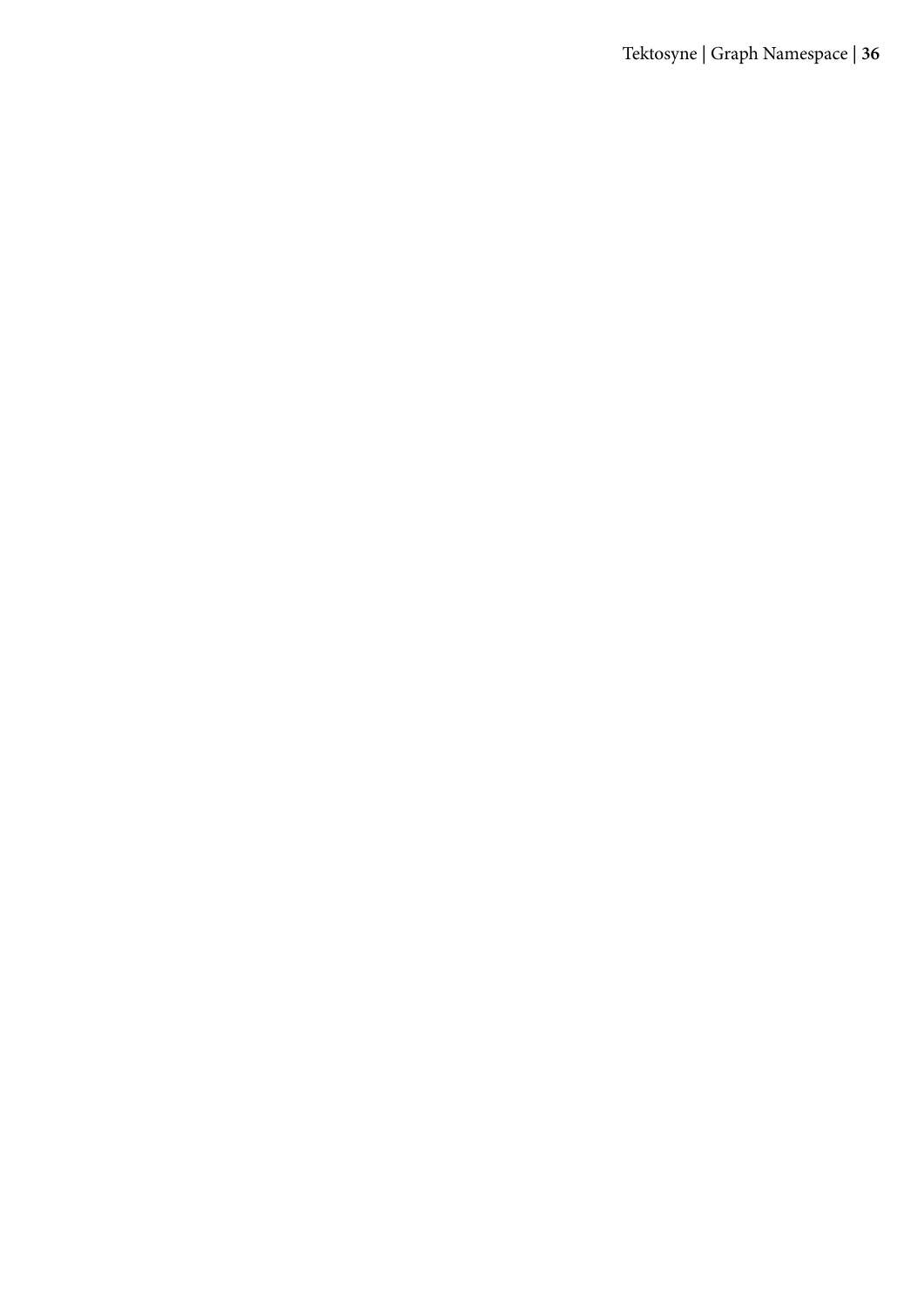# <span id="page-36-0"></span>**IO Namespace**

The namespace Tektosyne.IO contains just a few helper classes for file input/output. They only require the four "core" BCL assemblies, and therefore reside in assembly Tektosyne.Core.

| <b>IOUtility</b>  | Static methods to search directories and directory trees for file names<br>containing wild cards, and to textually replace specified inclusion tags in<br>a given text file with other files. |
|-------------------|-----------------------------------------------------------------------------------------------------------------------------------------------------------------------------------------------|
| <b>PathEx</b>     | Static methods to shorten and compare file paths, manipulate directory<br>separators (either variant), and to create random temporary files with a<br>given extension.                        |
| <b>RootedPath</b> | Combines a fully qualified file path with an optional directory prefix, so<br>that the file path is automatically shortened to a relative path if the prefix<br>matches.                      |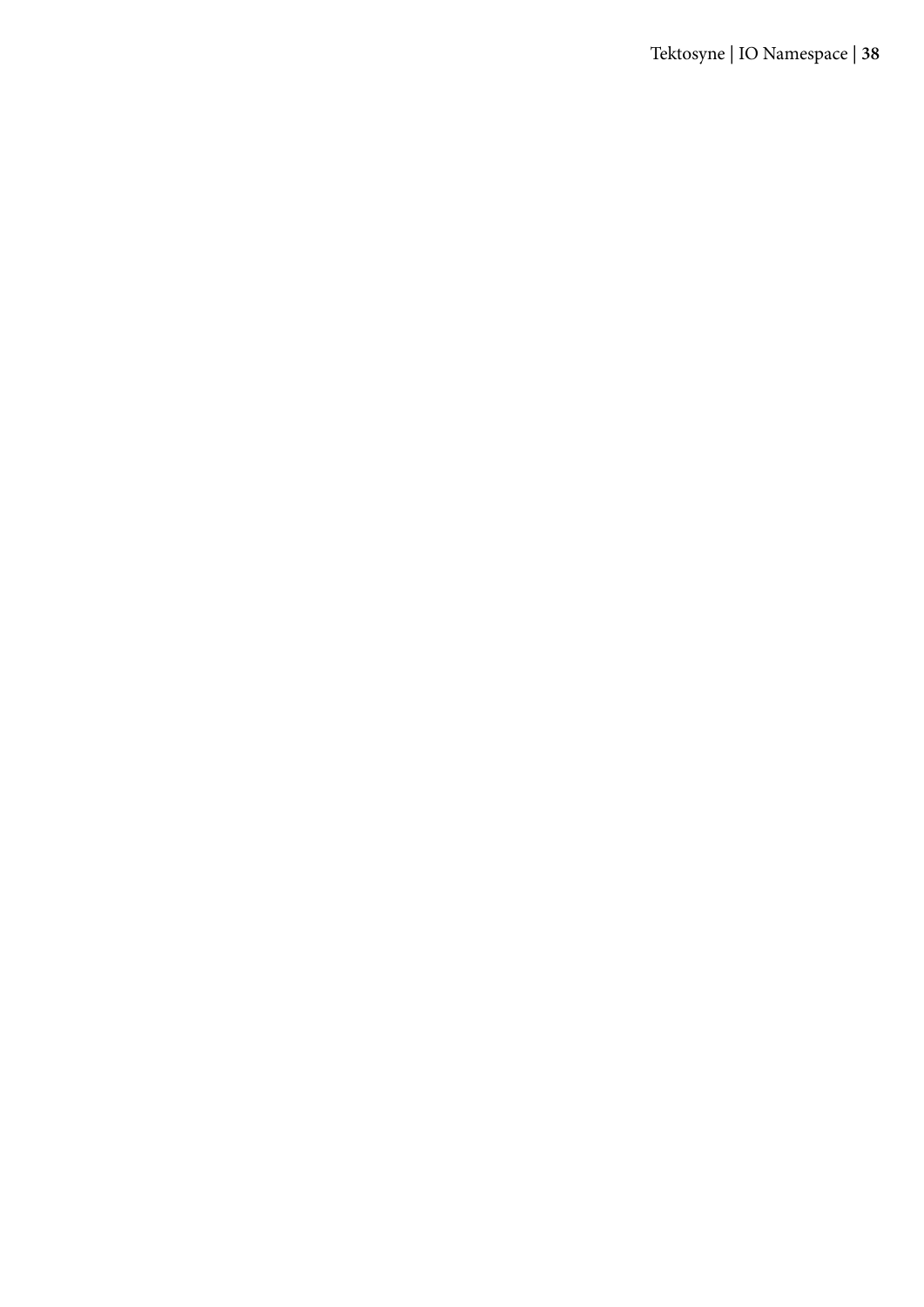# <span id="page-38-0"></span>**Net Namespace**

The namespace Tektosyne.Net contains several types for using the Simple MAPI protocol. Since this protocol is exclusive to Windows, all types reside in assembly Tektosyne.Windows.

| <b>MapiAddress</b>   | The sender or recipient of a Simple MAPI message.                                                                    |
|----------------------|----------------------------------------------------------------------------------------------------------------------|
| <b>MapiException</b> | Thrown when an error occurs while using the Simple MAPI protocol.                                                    |
| <b>MapiMail</b>      | Static methods that use Simple MAPI to access the user's address book and<br>send e-mails with optional attachments. |

The BCL has no built-in support for Simple MAPI. We access this protocol through our own managed/unmanaged interfaces defined in the namespace Tektosyne.Win32Api.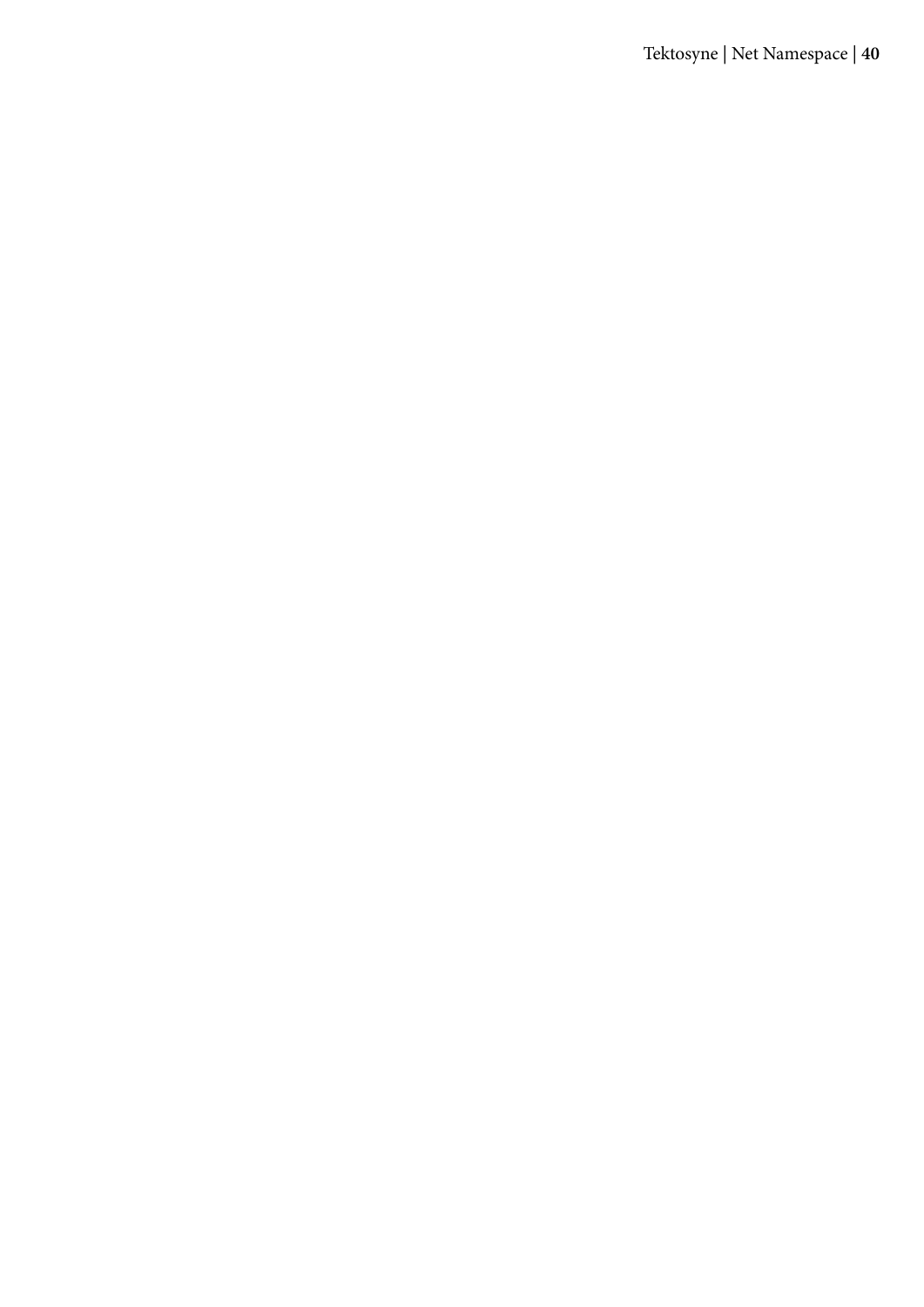# <span id="page-40-0"></span>**Win32Api Namespace**

The namespace Tektosyne.Win32Api contains import declarations for unmanaged Win32 API functions and managed representations of Win32 API structures. Naturally, all types are specific to Windows and reside in assembly Tektosyne.Windows.

The import declarations are by no means exhaustive. They cover only a handful of functions that are needed by other Tektosyne types, or that I used elsewhere at some point.

| Kernel      | Interfaces the Windows system library kernel 32.dll.                                                                |
|-------------|---------------------------------------------------------------------------------------------------------------------|
| oryStatusEx | <b>MemoryStatus &amp; Mem-</b> Contains information about the current state of both physical and virtual<br>memory. |
| <b>User</b> | Interfaces the Windows system library user 32.dll.                                                                  |

### <span id="page-40-1"></span>**Safe Memory Handles**

The following types derive from the BCL class SafeHandle to provide exception-resistant handles for unmanaged memory blocks.

| <b>SafeMemoryHandle</b> | Extends SafeHandle with methods that copy data to and from unmanaged<br>memory.                                                           |
|-------------------------|-------------------------------------------------------------------------------------------------------------------------------------------|
| <b>SafeGlobalHandle</b> | Implements SafeMemoryHandle for memory blocks that are allocated by<br>AllocHGlobal and released by FreeHGlobal.                          |
| <b>SafeMapiHandle</b>   | Implements SafeMemoryHandle for memory blocks that are implicitly al-<br>located by Simple MAPI functions and released by MAPIFreeBuffer. |

#### <span id="page-40-2"></span>**Simple MAPI Protocol**

The following types interface the Simple MAPI protocol. The namespace Tektosyne.Net builds convenient high-level wrappers around these types.

| <b>Mapi</b>           | Interfaces the Windows system library mapi32.dll.                                                                                                                               |
|-----------------------|---------------------------------------------------------------------------------------------------------------------------------------------------------------------------------|
| <b>MapiFileDesc</b>   | Contains information about a file containing a message attachment<br>stored as a temporary file. (Seriously, this is the actual summary from the<br>Windows SDK documentation!) |
| <b>MapiFileTagExt</b> | Specifies a message attachment's type at its creation and its current form<br>of encoding so that it can be restored to its original type at its destination.                   |
| <b>MapiMessage</b>    | Contains information about a Simple MAPI message.                                                                                                                               |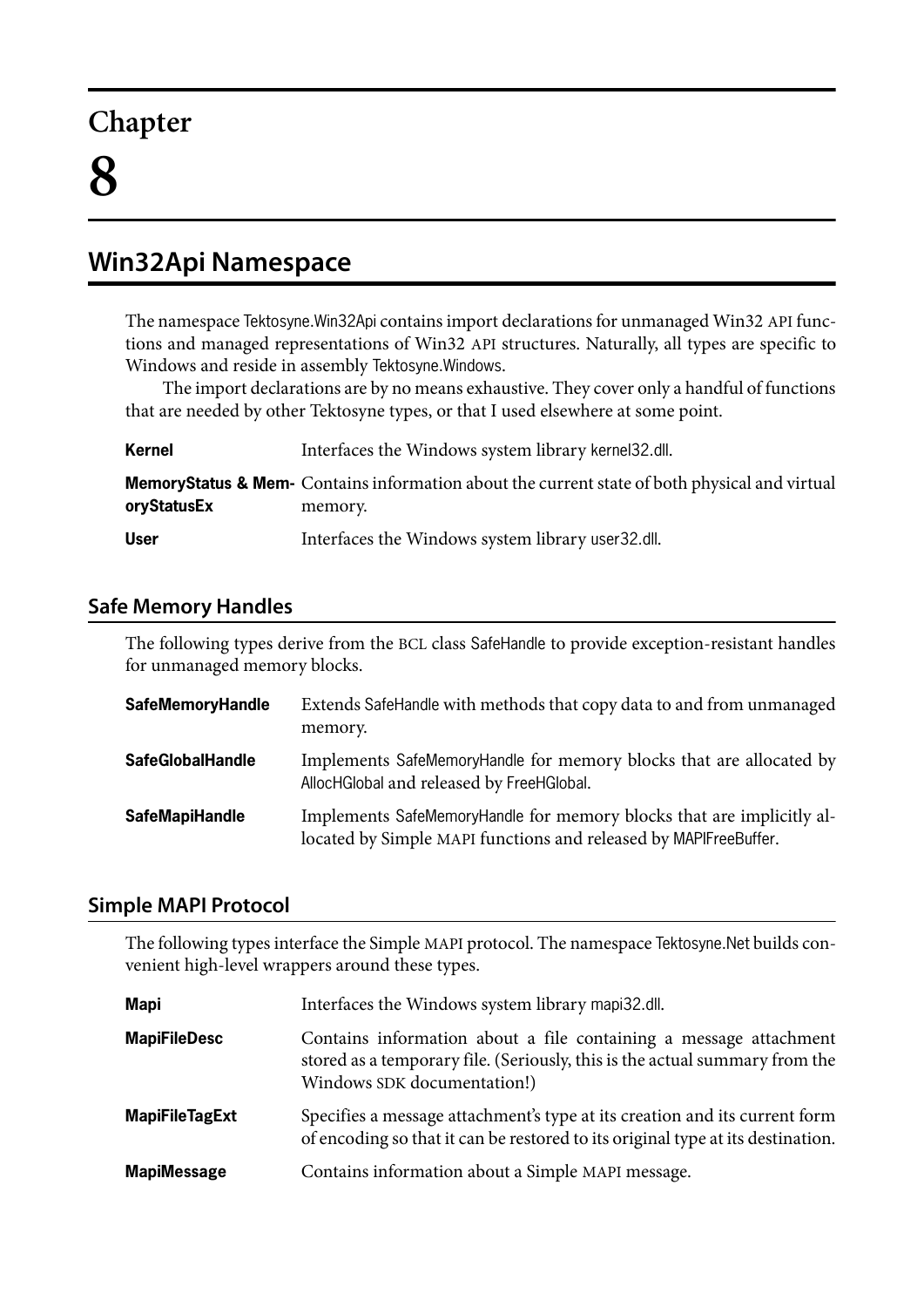**MapiRecipDesc** Contains information about a message sender or recipient.

**MapiError** Defines error codes returned by Simple MAPI calls.

**MapiFileFlags** Defines attachment flags for MAPI messages.

**MapiFlags** Defines flags supplied to Simple MAPI calls.

**MapiMessageFlags** Defines status flags for MAPI messages.

**MapiRecipClasses** Defines recipient classes for MAPI messages.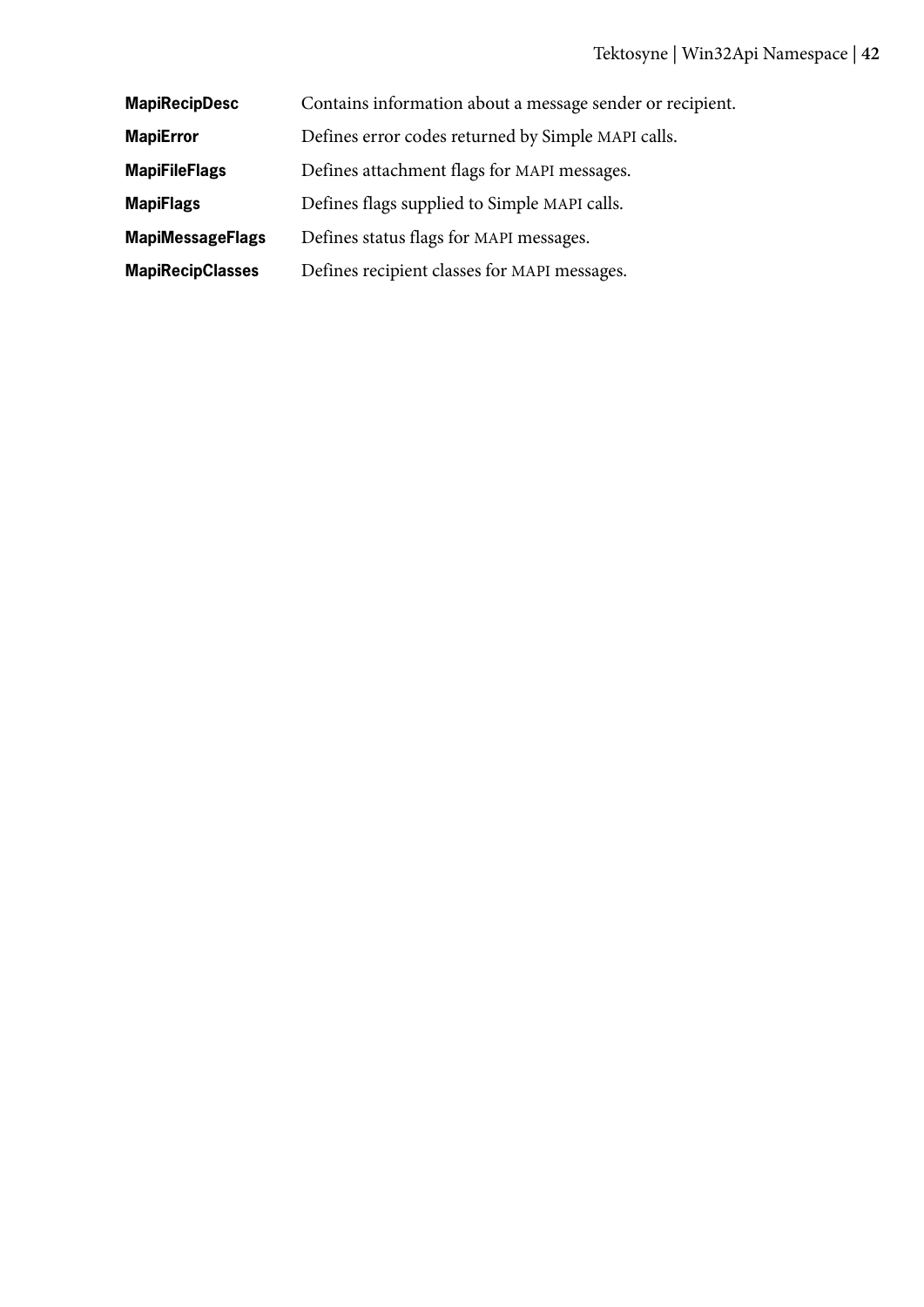# <span id="page-42-0"></span>**Windows Namespace**

The namespace Tektosyne.Windows contains types that support the Windows Presentation Foundation (WPF), and naturally resides in assembly Tektosyne.Windows.

Many Tektosyne.Windows types are unrelated except in their general purpose to simplify WPF development; these are listed below. The following sections group the remaining types which handle bitmap manipulation, concurrent drawing, default theme selection, and Windows Forms interoperability.

| <b>ContainerVisualHost</b> | Extends FrameworkElement to host a single ContainerVisual child element.<br>This lets you host Visual objects in structures that require a UIEIement or<br>FrameworkElement.                                                                                          |
|----------------------------|-----------------------------------------------------------------------------------------------------------------------------------------------------------------------------------------------------------------------------------------------------------------------|
| <b>FormatTextBlock</b>     | Extends TextBlock with persistent format specifications and formatting<br>methods.                                                                                                                                                                                    |
| <b>MessageDialog</b>       | Extends Window to simulate a MessageBox with a scrollable secondary<br>message area.                                                                                                                                                                                  |
| <b>StackTextBlock</b>      | Extends TextBlock with a stack of recently displayed messages, so that<br>clients can easily restore a previous message without having to store it<br>locally.                                                                                                        |
| <b>TaskEvents</b>          | Combines completion, notification, and error events with a Stopwatch<br>timer to simplify task management. All events are marshalled across a<br>specified Dispatcher if desired.                                                                                     |
| <b>TreeHelper</b>          | Static methods to simplify navigating the logical and visual trees of WPF<br>objects, including a method that finds the owner of an active ContextMenu<br>from its clicked item.                                                                                      |
| <b>WindowsExtensions</b>   | Static methods that extend various WPF types to process a Dispatcher's<br>message queue; get a Control's type face; scroll a ScrollViewer by a specified<br>offset; ensure that a selected ListBox item is visible; and convert between<br>GDI+ and WPF Color values. |
| WindowsUtility             | Static properties and methods that retrieve the system's memory status;<br>determine the DPI resolution of a Visual or the primary screen; and find<br>the Icon or BitmapSource for a MessageBoxImage value.                                                          |
| <b>ScrollDirection</b>     | Specifies the four possible scroll directions. Used by WindowsExtensions<br>methods.                                                                                                                                                                                  |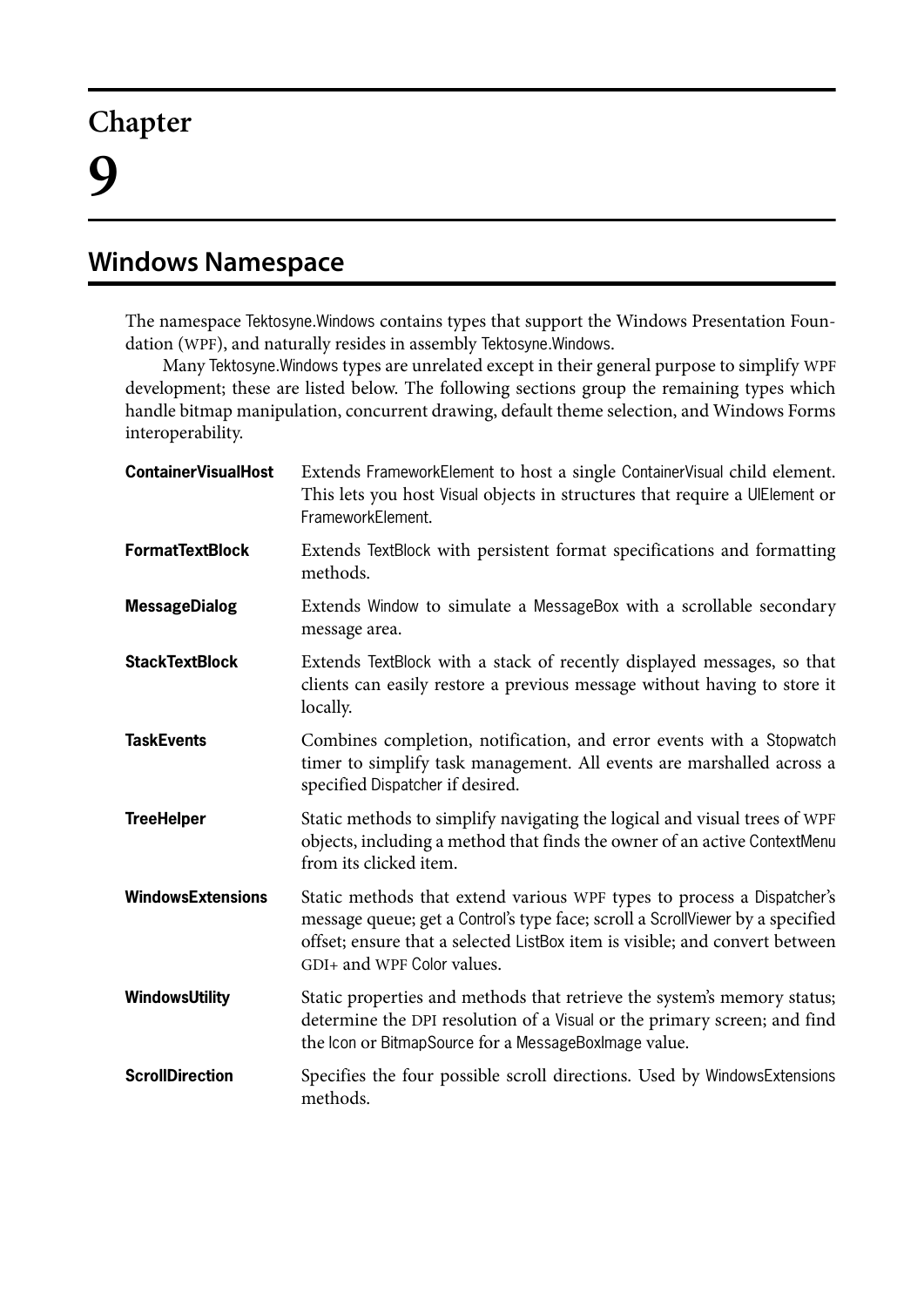#### <span id="page-43-0"></span>**Bitmap Manipulation**

This section comprises types for directly manipulating the pixels of an sRGB bitmap, which is stored in an instance of the WPF WriteableBitmap class.

| <b>BitmapBuffer</b>  | Provides a secondary buffer for a Writeable Bitmap. Prior to .NET 3.5 SP1,<br>such a buffer was necessary for accessing the bitmap's pixels.                          |
|----------------------|-----------------------------------------------------------------------------------------------------------------------------------------------------------------------|
| <b>BitmapUtility</b> | Static methods to access the BackBuffer pixels of a WriteableBitmap. As of<br>.NET 3.5 SP1, this is faster and more convenient than using a separate<br>BitmapBuffer. |
| <b>ColorVector</b>   | Represents a displacement in sRGB color space which can be added to<br>Color values.                                                                                  |

#### <span id="page-43-1"></span>**Concurrent Drawing**

WPF drawing always has some inherent concurrency, due to the separation of *dispatcher thread* and *render thread.* The helper classes described in this section increase concurrency by running *multiple dispatcher threads* within the same window. However, the single render thread still places an upper limit on the amount of parallelism achievable purely within WPF.

Let's examine each of these rather complex issues in more detail.

#### <span id="page-43-2"></span>**Dispatcher & Render Thread**

All user code in a WPF application normally lives on a single dispatcher thread. This is the thread that calls Application.Run to start the Dispatcher loop, which keeps processing user input and other Windows messages throughout the application's lifetime. All drawing starts on this thread, either implicitly by placing WPF elements that have a predefined appearance, or explicitly by calling drawing methods within an OnRender override etc.

Once the dispatcher thread has processed all drawing instructions and returned to its input loop, the prepared drawing content is handed off to the render thread. This thread always runs in the background of a WPF application and is completely inaccessible to user code. Its job is to translate the prepared content into actual screen pixels, using the DirectX API.

#### <span id="page-43-3"></span>**Multiple Dispatcher Threads**

WPF provides two well-known options for concurrent drawing. You can create "frozen" objects in a regular background thread, or you can associate multiple top-level windows with separate dispatcher threads. However, WPF team member *[Dwayne Need](http://blogs.msdn.com/b/dwayneneed/archive/2007/04/26/multithreaded-ui-hostvisual.aspx)* has described a third mechanism that allows multiple threads to draw mutable objects within the same window.

This option combines several rather arcane WPF classes (HostVisual, PresentationSource, VisualTarget) to associate an arbitrary Visual with its own Dispatcher running on a background thread. The Tektosyne library provides a simplified wrapper for this task.

**ConcurrentVisualHost** This is the only class you need. An instance can be placed anywhere a FrameworkElement is acceptable. The WorkerDispatcher and WorkerVisual properties expose the Dispatcher and Visual, respectively, that live on an automatically started background thread. You may specify a WorkerVisual during construction, but you can also change it at any time.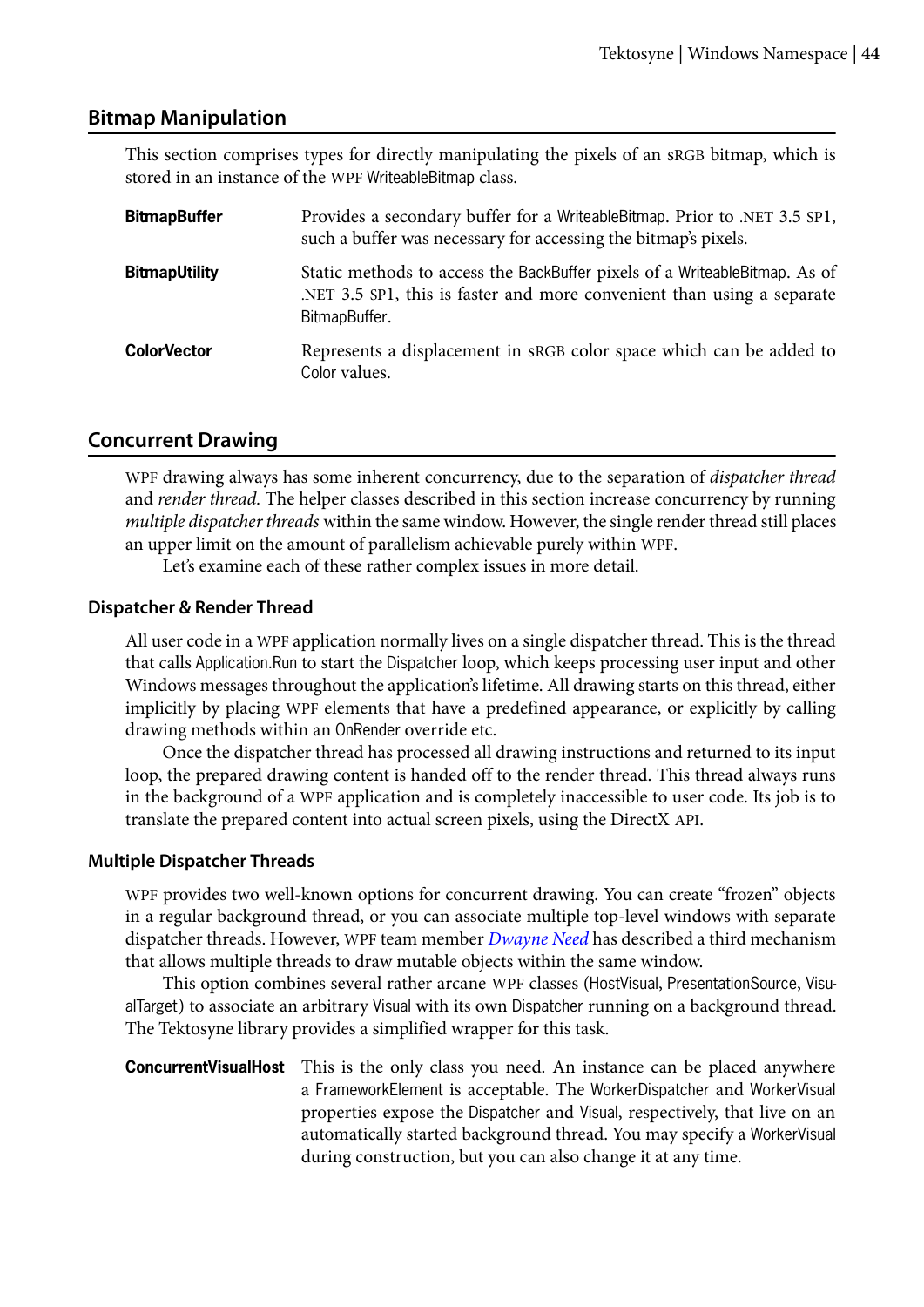**VisualSource** Manages cross-thread marshalling within a ConcurrentVisualHost. This class was adapted from Dwayne Need's example. You don't need to instantiate it yourself, unless you wish to write your own version of ConcurrentVisualHost.

For an example of how to use ConcurrentVisualHost, please refer to the source code for the ConcurrentDrawingTest dialog in the demo application Tektosyne.GuiTest.exe. The following points are especially noteworthy:

- All WorkerVisual operations must be wrapped in WorkerDispatcher. BeginInvoke calls. The dispatcher invocation is necessary because WorkerVisual lives on a background thread, and BeginInvoke rather than Invoke is necessary to achieve concurrent drawing.
- ConcurrentVisualHost implements IDisposable to allow manually stopping WorkerDispatcher and terminating its background thread. Call Dispose when removing a ConcurrentVisualHost from an application that will continue running.
- Do not directly embed ConcurrentVisualHost in a XAML page! Visual Studio attempts to instantiate all declared objects when a XAML page is opened in design view. This starts unneeded background threads and can even freeze Visual Studio for several seconds. Always create and attach ConcurrentVisualHost objects from code-behind.

#### <span id="page-44-0"></span>**Limitations**

As it turns out, multi-threaded drawing in WPF is not quite as awesome as one might think. There are two serious limitations. Presumably these are also the reason why Microsoft does not provide a standard class with the functionality of ConcurrentVisualHost.

- **1.** Background dispatcher threads do not receive user input. If users should be able to interact with visual elements owned by a background thread, you must capture mouse clicks on the foreground thread and perform hit detection manually.
- **2.** Background dispatcher threads only speed up *dispatcher* operations, not *render thread* operations. There is still only a single render thread, so you won't see much of a speedup if your content is more expensive to render to the screen (on the render thread) than to prepare for drawing (on the dispatcher thread).

The second problem surfaced in the ConcurrentDrawingTest dialog. An early version created thousands of random rectangles in each worker thread. As it turned out, the render thread took so long to process so many shapes that all measurable speedup was lost! The current version "cheats" by drawing just 100 rectangles and calling Thread.Sleep(1000). This simulates drawing operations that are expensive on the dispatcher thread but cheap on the render thread.

What are your options if an overworked render thread prevents decent concurrency? First, you could try moving more work into the dispatcher thread, e. g. by manually clipping hidden objects so that drawing operations without visible effect are not emitted in the first place.

Second, you could draw to a RenderTargetBitmap and show that bitmap instead of executing your drawing operations directly on the WorkerVisual. However, if that is acceptable you might consider creating the bitmap on an ordinary ThreadPool thread instead, and simply freeze it for display. Lastly, if nothing else helps you'll have to use a different API that does its own rendering, e. g. an embedded *[SlimDX](http://slimdx.org/)* surface; but first you might wish to consult my page *[WPF Drawing](http://www.kynosarges.org/WpfPerformance.html) [Performance](http://www.kynosarges.org/WpfPerformance.html)* for basic tips on how to speed up custom drawing in WPF.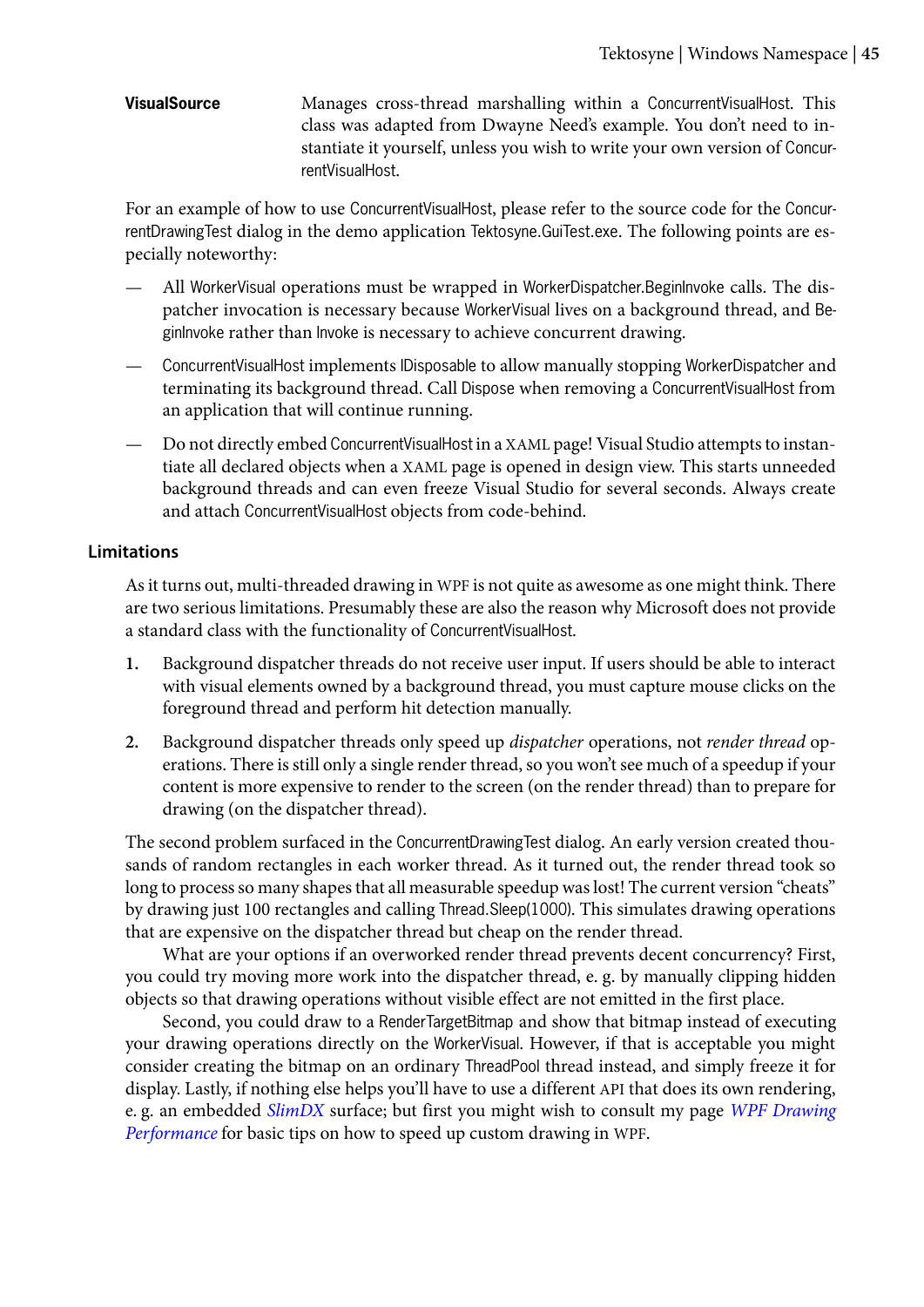#### <span id="page-45-0"></span>**Default Theme Selection**

Windows themes define the overall appearance of a WPF application. The BCL ships with seven default themes, matching the default themes of various Windows editions.

Usually, WPF automatically selects an appropriate default theme for the target system. The following types allow selecting a different default theme when a WPF application starts up.

| <b>DefaultTheme</b>       | Enumerates the available WPF default themes.                   |
|---------------------------|----------------------------------------------------------------|
| <b>DefaultThemeSetter</b> | Changes the application's theme to the specified DefaultTheme. |

#### <span id="page-45-1"></span>**Windows Forms**

Originally intended as the successor to Windows Forms, WPF was quietly put into maintenance mode after a long and troubled development before achieving feature parity with the older API. Now it is unclear if and when either WPF or a possible Silverlight-based successor will officially add the missing functionality. Fortunately, it's fairly simple to access existing Windows Forms controls and dialogs from a WPF application.

The following types are all related to Windows Forms, either improving existing types or helping to interface the two APIs.

| <b>ComponentControl</b>  | Extends a Windows Forms Control to automate the disposal of non-Control<br>components, including error providers, help providers, and tool tips.                                                                                                                                                                         |
|--------------------------|--------------------------------------------------------------------------------------------------------------------------------------------------------------------------------------------------------------------------------------------------------------------------------------------------------------------------|
| <b>CustomColorDialog</b> | Extends a Windows Forms ColorDialog to automatically persist its set of<br>custom colors, and to accept a WPF Window owner and WPF Color values.                                                                                                                                                                         |
| <b>HwndWrapper</b>       | Implements a Windows Forms IWin32Window whose IntPtr handle is spec-<br>ified explicitly or else derived from a WPF Window or IWin32Window (an<br>eponymous and equivalent but incompatible interface!). This conversion<br>wrapper allows passing WPF windows to certain Windows Forms dialogs,<br>such as ColorDialog. |
| <b>NumericUpDownEx</b>   | Extends a Windows Forms NumericUpDown control to automatically vali-<br>date manually entered values, show a tool tip for the legal range of values,<br>and show an error message if the current value is invalid.                                                                                                       |
| <b>NumericUpDownHost</b> | Extends ComponentControl to conveniently host one NumericUpdownEx con-<br>trol, along with its dedicated tool tip and error provider components. For-<br>warders provide direct access to the properties of the hosted control.                                                                                          |
| WindowsFormsHostEx       | Extends a WPF WindowsFormsHost to correctly transfer input focus to the<br>hosted control when the corresponding Target binding of a WPF Label is<br>activated. Without this help, WPF seems to ignore all Windows Forms<br>controls in a WPF Window but the first.                                                      |

#### <span id="page-45-2"></span>**Hosting Example**

Let's see how we can employ these types to host a NumericUpDownEx control in a WPF window. The following code block shows the complete XAML declaration. No code-behind is necessary, except to handle the ValueChanged event.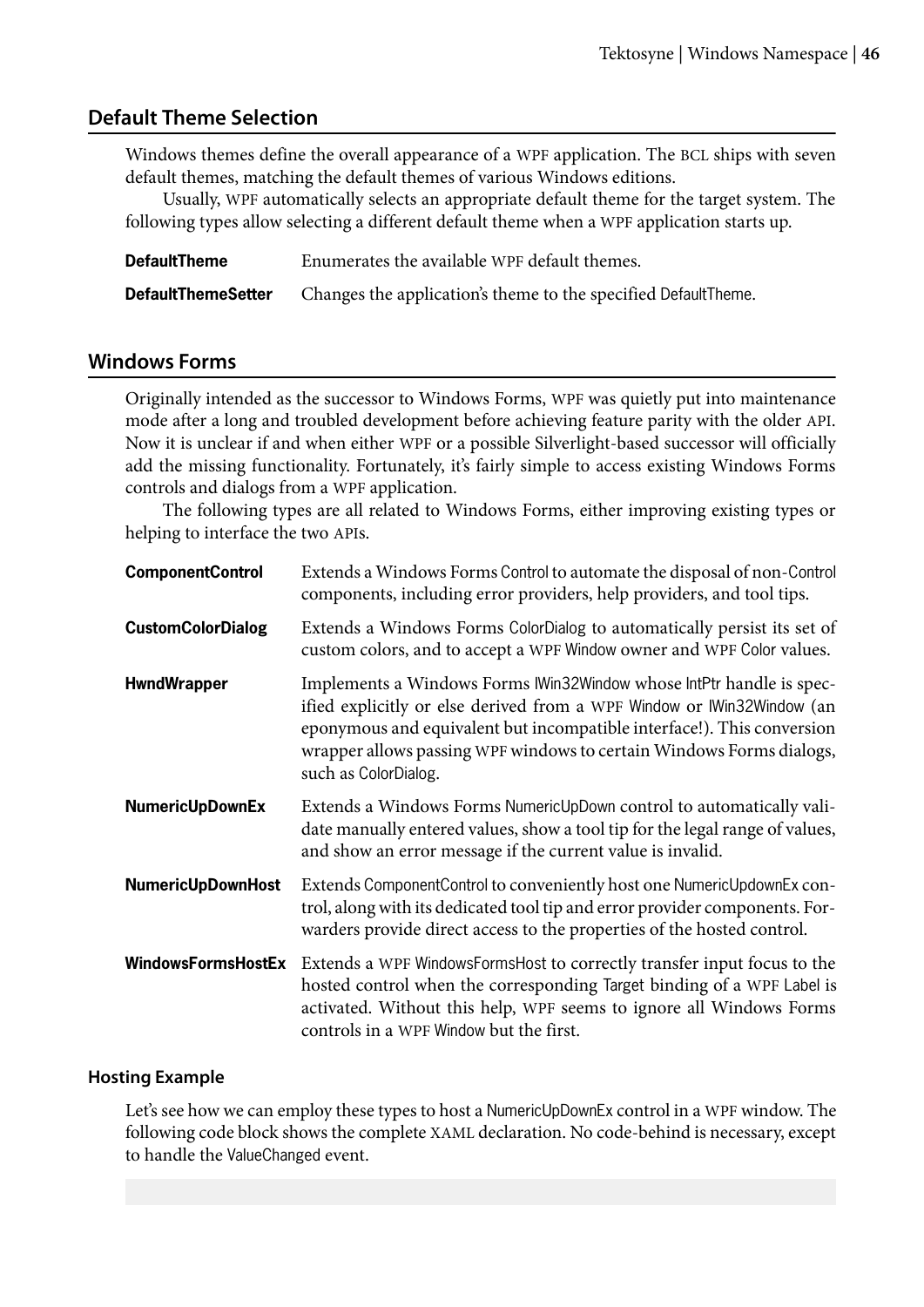<Window x:Class="ChangeSidesDialog" xmlns="http://schemas.microsoft.com/winfx/2006/xaml/presentation" xmlns:x="http://schemas.microsoft.com/winfx/2006/xaml" xmlns:tw="clr-namespace:Tektosyne.Windows;assembly=Tektosyne.Windows"> <StackPanel Orientation="Horizontal"> <Label Target="{Binding ElementName=SidesUpDownHost}">\_Sides:</Label> <tw:WindowsFormsHostEx x:Name="SidesUpDownHost" Width="60"> <tw:NumericUpDownHost x:Name="SidesUpDown" Minimum="3" Maximum="12" TextAlign="Right" ValueChanged="OnSidesChanged" /> </tw:WindowsFormsHostEx> </StackPanel> </Window>

Observe the following in particular:

- The label's Target refers to the WindowsFormsHostEx element, not to the embedded NumericUp-DownHost. This enables the host to correctly transfer input focus.
- The hosted Windows Forms control, NumericUpDownHost, is simply specified as the single child element of the WindowsFormsHostEx element.
- We use NumericUpDownHost instead of NumericUpDown(Ex) so that the associated tool tip and error provider components are correctly disposed of.

The NumericUpDownHost.Name property merely allows the attached ValueChanged handler to access the current input value, and is not used by other XAML elements.

The involved Tektosyne.Windows types are shown in *Figure 4*. The forwarder properties of NumericUpDownHost allow customizing the embedded NumericUpDownEx control directly from XAML. The latter is implicitly created and does not appear in the XAML declaration.

<span id="page-46-0"></span>

**Figure 4: NumericUpDown Hosting**